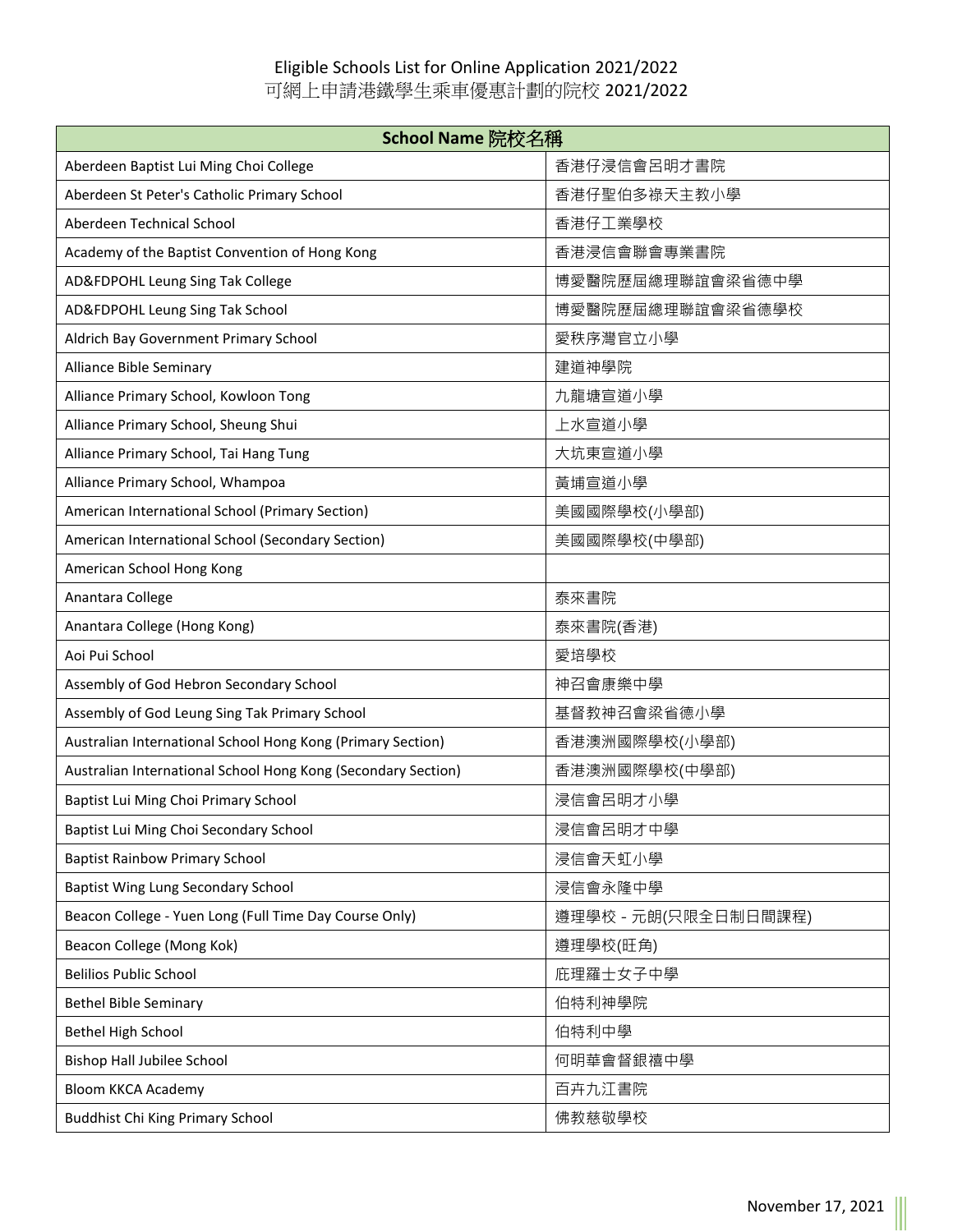| Buddhist Chung Wah Kornhill Primary School                                                                     | 佛教中華康山學校                             |
|----------------------------------------------------------------------------------------------------------------|--------------------------------------|
| <b>Buddhist Fat Ho Memorial College</b>                                                                        | 佛教筏可紀念中學                             |
| Buddhist Ho Nam Kam College                                                                                    | 佛教何南金中學                              |
| Buddhist Hung Sean Chau Memorial College                                                                       | 佛教孔仙洲紀念中學                            |
| Buddhist Kok Kwong Secondary School                                                                            | 佛教覺光法師中學                             |
| <b>Buddhist Mau Fung Memorial College</b>                                                                      | 佛教茂峰法師紀念中學                           |
| Buddhist Sum Heung Lam Memorial College                                                                        | 佛教沈香林紀念中學                            |
| <b>Buddhist Tai Hung College</b>                                                                               | 佛教大雄中學                               |
| Buddhist Tai Kwong Chi Hong College                                                                            | 佛教大光慈航中學                             |
| Buddhist TCFS Yeung Yat Lam Memorial School                                                                    | 道慈佛社楊日霖紀念學校                          |
| Buddhist Wai Yan Memorial College                                                                              | 佛教慧因法師紀念中學                           |
| Buddhist Wong Fung Ling College                                                                                | 佛教黃鳳翎中學                              |
| Buddhist Wong Wan Tin College                                                                                  | 佛教黃允畋中學                              |
| Buddhist Yip Kei Nam Memorial College                                                                          | 佛教葉紀南紀念中學                            |
| Bui O Public School                                                                                            | 杯澳公立學校                               |
| C&MA Sun Kei Secondary School                                                                                  | 基督教宣道會宣基中學                           |
| Canadian International School (Primary Section)                                                                | 加拿大國際學校(小學部)                         |
| Canadian International School (Secondary Section)                                                              | 加拿大國際學校(中學部)                         |
| Canossa College                                                                                                | 嘉諾撒書院                                |
| Canossa Primary School (San Po Kong)                                                                           | 嘉諾撒小學(新蒲崗)                           |
| Caritas Bianchi College of Careers - Tseung Kwan O (Full Time Day Course<br>Only)                              | 明愛白英奇專業學校-將軍澳(只限全日制日間課<br>程)         |
| Caritas Charles Vath College                                                                                   | 明愛華德中書院                              |
| Caritas Chong Yuet Ming Secondary School                                                                       | 明愛莊月明中學                              |
| Caritas Fanling Chan Chun Ha Secondary School                                                                  | 明愛粉嶺陳震夏中學                            |
| Caritas Institute of Community Education - Fanling (Full Time Day Course                                       | 明愛社區書院 - 粉嶺(只限全日制日間課程及全              |
| and Full Time Yi Jin Diploma only)                                                                             | 日制毅進文憑課程)                            |
| Caritas Institute of Community Education - Hung Hom (Full Time Day Course                                      | 明愛社區書院 - 紅磡(只限全日制日間課程及全              |
| and Full Time Yi Jin Diploma Only)                                                                             | 日制毅進文憑課程)                            |
| Caritas Institute of Community Education - Tin Hau (Full Time Day Course<br>and Full Time Yi Jin Diploma Only) | 明愛社區書院 - 天后(只限全日制日間課程及全<br>日制毅進文憑課程) |
| Caritas Institute of Community Education - Tsui Ping (Full Time Yi Jin<br>Diploma Only)                        | 明愛社區書院-翠屏(只限全日制毅進文憑課程)               |
| Caritas Institute of Community Education - Tuen Mun (Full Time Day Course                                      | 明愛社區書院 - 屯門(只限全日制日間課程及全              |
| and Full Time Yi Jin Diploma Only)                                                                             | 日制毅進文憑課程)                            |
| Caritas Institute of Community Education - Yaumati (Full Time Day Course                                       | 明愛社區書院 - 油麻地(只限全日制日間課程及              |
| and Full Time Yi Jin Diploma Only)                                                                             | 全日制毅進文憑課程)                           |
| Caritas Institute of Community Education - Yuen Long (Full Time Day Course                                     | 明愛社區書院 - 元朗(只限全日制日間課程及全              |
| and Full Time Yi Jin Diploma only)                                                                             | 日制毅進文憑課程)                            |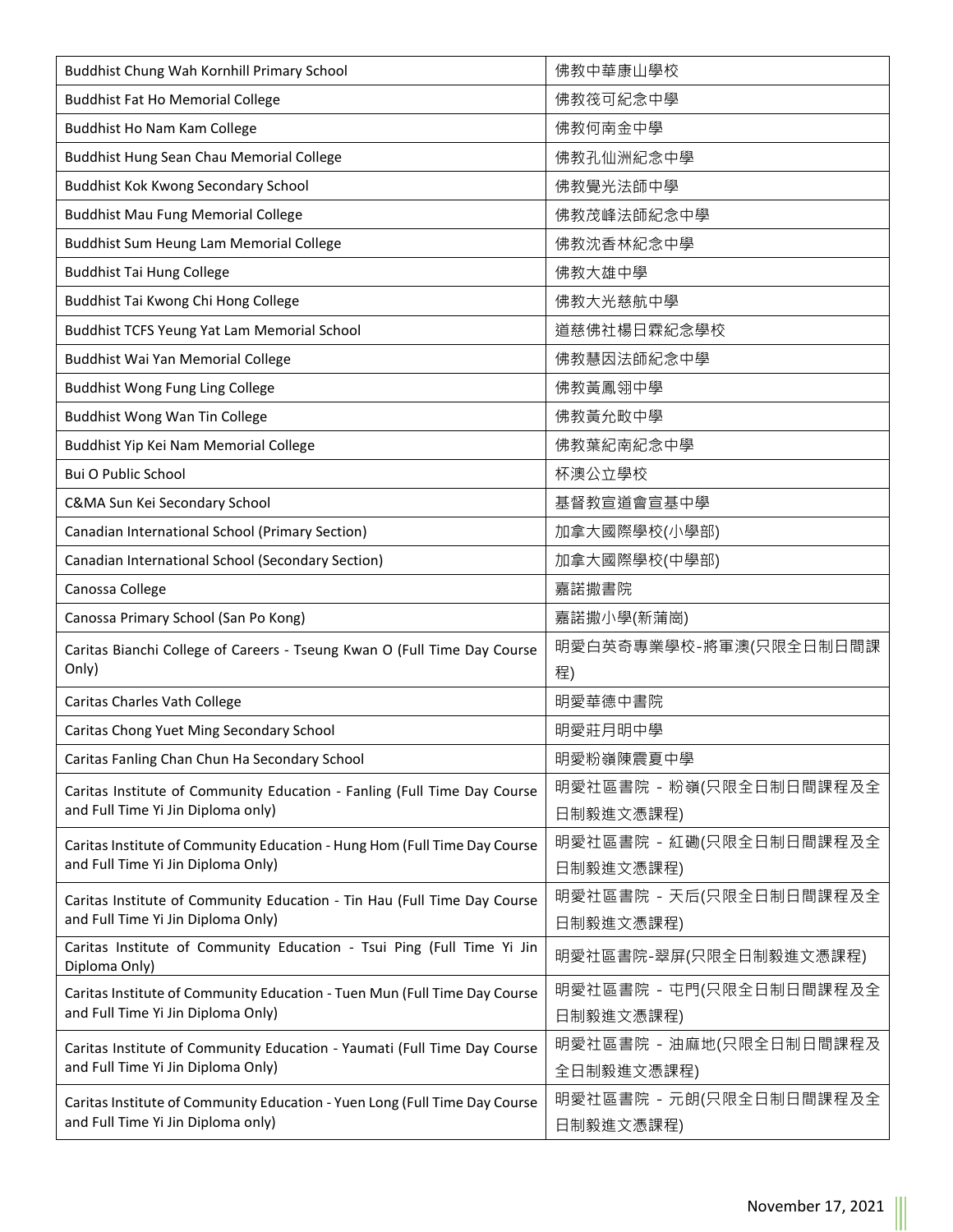| Caritas Institute of Higher Education (Tseung Kwan O) (Full Time Day Course<br>Only)                                         | 明愛專上學院(將軍澳)(只限全日制日間課程)                |
|------------------------------------------------------------------------------------------------------------------------------|---------------------------------------|
| Caritas Jockey Club Institute of Community Education - Tsuen Wan (Full<br>Time Day Course and Full Time Yi Jin Diploma only) | 明愛賽馬會社區書院 - 荃灣(只限全日制日間課<br>程及全日制毅進文憑) |
| Caritas Lok Mo Integrated Vocational Training Centre                                                                         | 明愛樂務綜合職業訓練中心                          |
| Caritas Ma On Shan Secondary School                                                                                          | 明愛馬鞍山中學                               |
| Caritas Medical Centre - School of Nursing (Full Time Day Course Only)                                                       | 明愛醫院護士學校(只限全日制日間課程)                   |
| Caritas Mother Teresa School                                                                                                 | 明愛樂恩學校                                |
| Caritas Pelletier School                                                                                                     | 明愛培立學校                                |
| <b>Caritas Resurrection School</b>                                                                                           | 明愛樂群學校                                |
| Caritas St Joseph Secondary School                                                                                           | 明愛聖若瑟中學                               |
| Caritas Tuen Mun Marden Foundation Secondary School                                                                          | 明愛屯門馬登基金中學                            |
| Caritas YL Chan Chun Ha Secondary School                                                                                     | 明愛元朗陳震夏中學                             |
| Carmel Alison Lam Foundation Secondary School                                                                                | 迦密愛禮信中學                               |
| Carmel Alison Lam Primary School                                                                                             | 迦密愛禮信小學                               |
| Carmel Bunnan Tong Memorial Secondary School                                                                                 | 迦密唐賓南紀念中學                             |
| Carmel Divine Grace Foundation Secondary School                                                                              | 迦密主恩中學                                |
| Carmel Holy Word Secondary School                                                                                            | 迦密聖道中學                                |
| Carmel Pak U Secondary School                                                                                                | 迦密柏雨中學                                |
| Carmel School (Primary Section)                                                                                              | 猶太教國際學校(小學部)                          |
| Carmel School (Secondary Section)                                                                                            | 猶太教國際學校(中學部)                          |
| Carmel Secondary School                                                                                                      | 迦密中學                                  |
| Catholic Ming Yuen Secondary School                                                                                          | 天主教鳴遠中學                               |
| <b>Catholic Mission School</b>                                                                                               | 天主教總堂區學校                              |
| CCC Chuen Yuen College                                                                                                       | 中華基督教會全完中學                            |
| CCC Chuen Yuen First Primary School                                                                                          | 中華基督教會全完第一小學                          |
| CCC Chun Kwong Primary School                                                                                                | 中華基督教會元朗真光小學                          |
| CCC Fong Yun Wah Secondary School                                                                                            | 中華基督教會方潤華中學                           |
| CCC Fung Leung Kit Memorial Secondary School                                                                                 | 中華基督教會馮梁結紀念中學                         |
| CCC Heep Woh College                                                                                                         | 中華基督教會協和書院                            |
| CCC Hoh Fuk Tong College                                                                                                     | 中華基督教會何福堂書院                           |
| CCC Hoh Fuk Tong Primary School                                                                                              | 中華基督教會何福堂小學                           |
| CCC Kei Chi Secondary School                                                                                                 | 中華基督教會基智中學                            |
| CCC Kei Chun Primary School                                                                                                  | 中華基督教會基真小學                            |
| CCC Kei Heep Secondary School                                                                                                | 中華基督教會基協中學                            |
| CCC Kei Long College                                                                                                         | 中華基督教會基朗中學                            |
| CCC Kei San Secondary School                                                                                                 | 中華基督教會基新中學                            |
| CCC Kei Shun Special School                                                                                                  | 中華基督教會基順學校                            |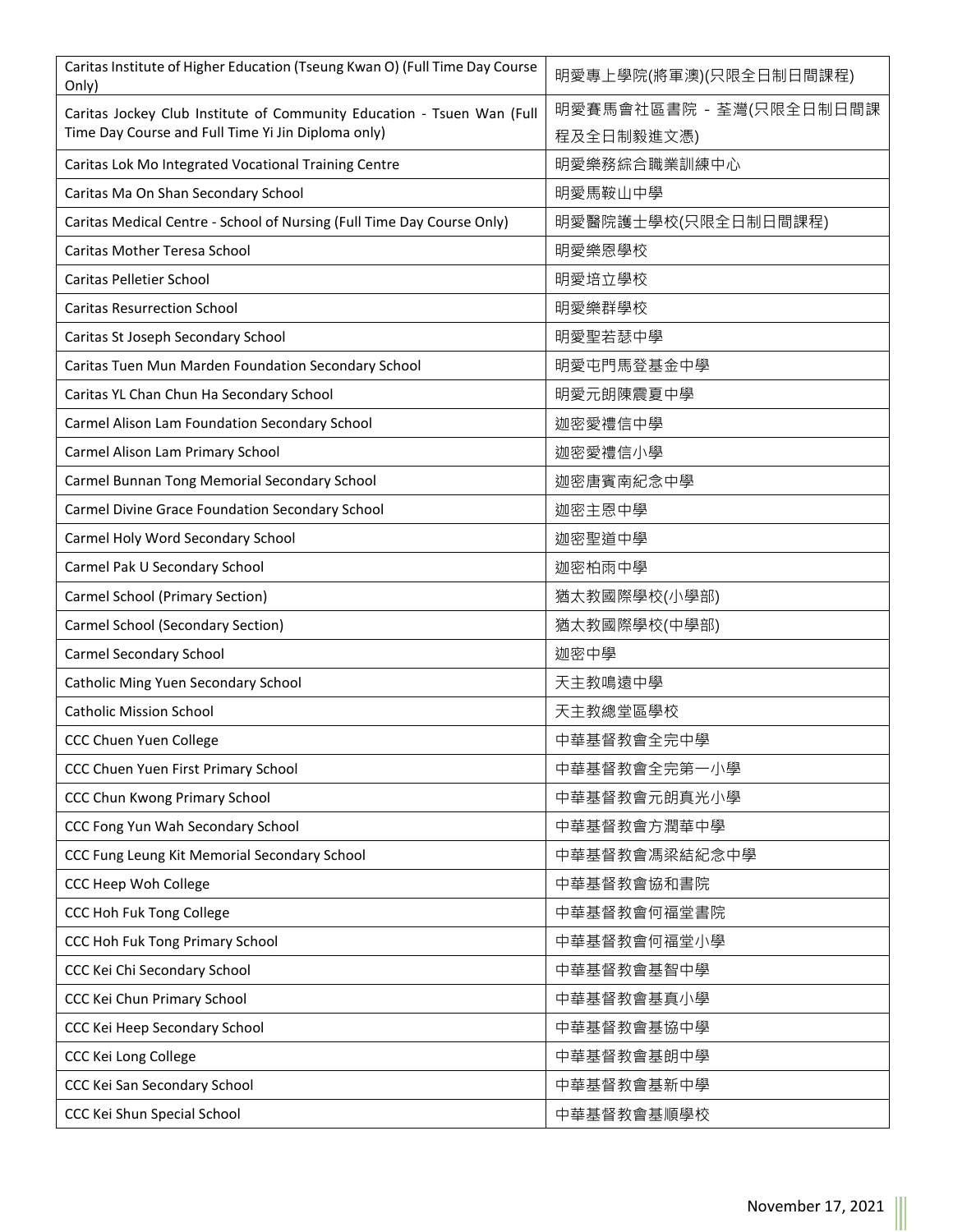| CCC Kei To Secondary School                                              | 中華基督教會基道中學            |
|--------------------------------------------------------------------------|-----------------------|
| CCC Kei Tsz Primary School                                               | 中華基督教會基慈小學            |
| CCC Kei Wai Primary School                                               | 中華基督教會基慧小學            |
| CCC Kei Yuen College                                                     | 中華基督教會基元中學            |
| CCC Kung Lee College                                                     | 中華基督教會公理高中書院          |
| CCC Kwei Wah Shan College                                                | 中華基督教會桂華山中學           |
| CCC Ming Kei College                                                     | 中華基督教會銘基書院            |
| <b>CCC Ming Yin College</b>                                              | 中華基督教會銘賢書院            |
| CCC Mong Man Wai College                                                 | 中華基督教會蒙民偉書院           |
| CCC Mongkok Church Kai Oi School                                         | 中華基督教會望覺堂啓愛學校         |
| <b>CCC Rotary Secondary School</b>                                       | 中華基督教會扶輪中學            |
| CCC Tam Lee Lai Fun Memorial Secondary School                            | 中華基督教會譚李麗芬紀念中學        |
| CCC Wanchai Church Kei To Primary School                                 | 中華基督教會灣仔堂基道小學         |
| CCC Wanchai Church Kei To Primary School (Kowloon City)                  | 中華基督教會灣仔堂基道小學(九龍城)    |
| <b>CCC Yenching College</b>                                              | 中華基督教會燕京書院            |
| <b>Centennial College</b>                                                | 明德學院                  |
| Chai Wan Kok Catholic Primary School                                     | 柴灣角天主教小學              |
| Chan Shu Kui Memorial School                                             | 陳樹渠紀念中學               |
| Chan Sui Ki (La Salle) College                                           | 陳瑞祺(喇沙)書院             |
| Cheng Chek Chee Secondary School of SK & HH Dist New Territories         | 新界西貢坑口區鄭植之中學          |
| Cheung Chau Government Secondary School                                  | 長洲官立中學                |
| Cheung Chau Sacred Heart School                                          | 長洲聖心學校                |
| Cheung Chuk Shan College                                                 | 張祝珊英文中學               |
| Cheung Sha Wan Catholic Secondary School                                 | 長沙灣天主教英文中學            |
| Chi Hong Primary School                                                  | 慈航學校                  |
| Chi Lin Buddhist Primary School                                          | 佛教志蓮小學                |
| Chi Lin Buddhist Secondary School                                        | 佛教志蓮中學                |
| China Graduate School of Theology (Full Time Master of Divinity and Full | 中國神學研究院(只限全日制道學碩士及日間基 |
| Time Day Course Master/Diploma of Christian Studies Only)                | 督教研究碩士/文憑課程)          |
| China Holiness Church Living Spirit College                              | 中華聖潔會靈風中學             |
| China Holiness College                                                   | 中聖書院                  |
| Chinese Culinary Institute - Pok Fu Lam                                  | 中華廚藝學院 - 薄扶林          |
| Chinese Culinary Institute - Tin Shui Wai                                | 中華廚藝學院 - 天水圍          |
| Chinese International School (Secondary Section)                         | 漢基國際學校(中學部)           |
| <b>Chinese Mission Seminary</b>                                          | 中國宣道神學院               |
| Chinese YMCA College                                                     | 青年會書院                 |
| Chinese YMCA Primary School                                              | 中華基督教青年會小學            |
| Chinese YMCA Secondary School                                            | 中華基督教青年會中學            |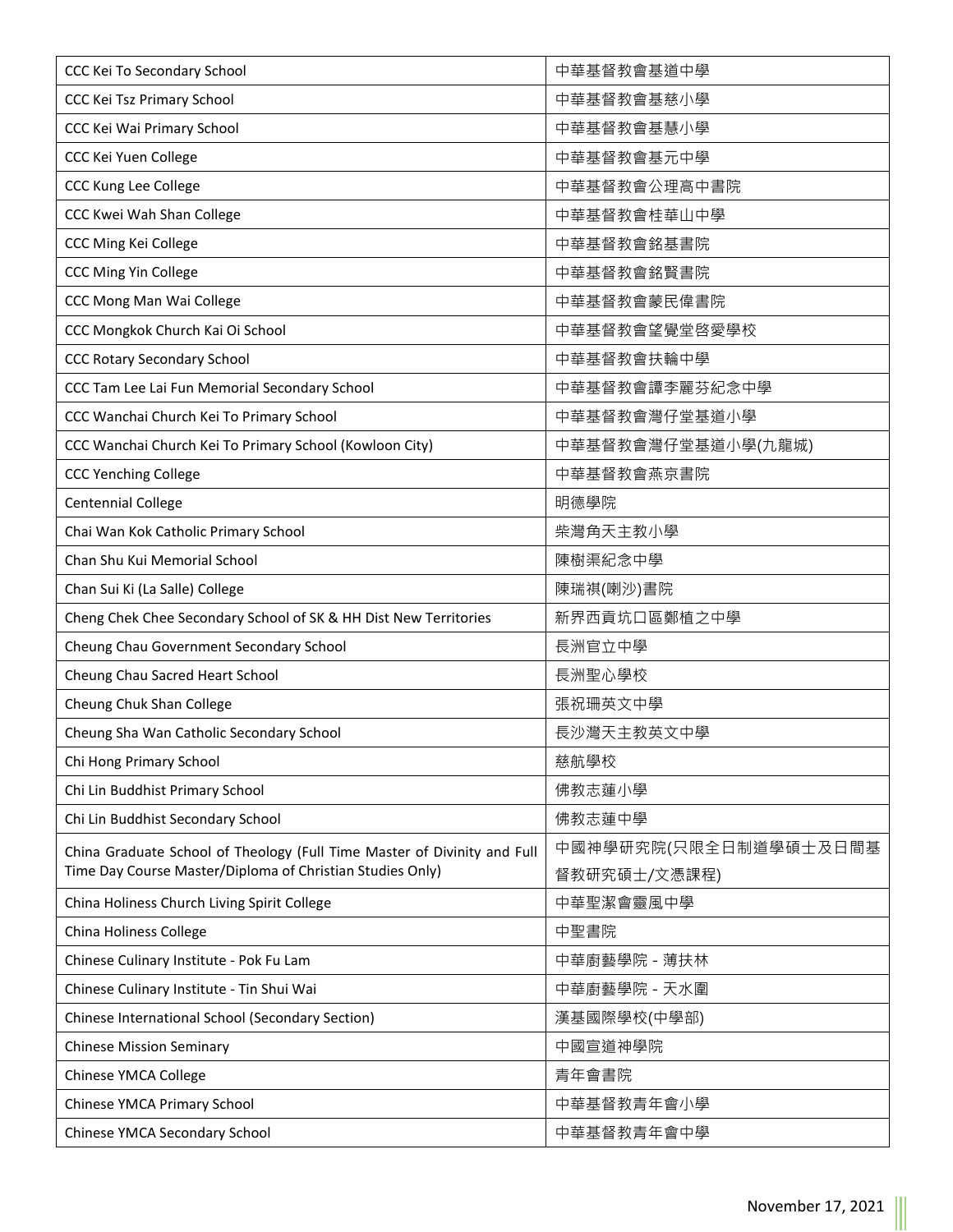| Ching Chung Hau Po Woon Secondary School            | 青松侯寶垣中學              |
|-----------------------------------------------------|----------------------|
| Chiu Chow Association Secondary School              | 潮州會館中學               |
| Chiu Lut Sau Memorial Secondary School              | 趙聿修紀念中學              |
| Chiu Sheung School, Hong Kong                       | 香港潮商學校               |
| Chiu Yang Por Yen Primary School                    | 潮陽百欣小學               |
| Choi Hung Estate Catholic Secondary School          | 彩虹邨天主教英文中學           |
| Choi Wan St Joseph's Primary School                 | 彩雲聖若瑟小學              |
| Chong Gene Hang College                             | 張振興伉儷書院              |
| <b>Christ College</b>                               | 基督書院                 |
| Christian Alliance Cheng Wing Gee College           | 香港九龍塘基督教中華宣道會鄭榮之中學   |
| Christian Alliance College                          | 宣道中學                 |
| Christian Alliance H C Chan Primary School          | 香港九龍塘基督教中華宣道會陳元喜小學   |
| Christian Alliance International School             | 宣道國際學校               |
| Christian Alliance S C Chan Memorial College        | 香港九龍塘基督教中華宣道會陳瑞芝紀念中學 |
| Christian Alliance S W Chan Memorial College        | 宣道會陳朱素華紀念中學          |
| Christian Alliance Toi Shan H C Chan Primary School | 香港九龍塘基督教中華宣道會台山陳元喜小學 |
| Chu Hai College of Higher Education                 | 珠海學院                 |
| Chun Tok School                                     | 真鐸學校                 |
| City University of Hong Kong                        | 香港城市大學               |
| Clementi Secondary School                           | 金文泰中學                |
| CMA Choi Cheung Kok Secondary School                | 廠商會蔡章閣中學             |
| <b>CMA Secondary School</b>                         | 廠商會中學                |
| <b>CNEC Christian College</b>                       | 中華傳道會安柱中學            |
| <b>CNEC Lau Wing Sang Secondary School</b>          | 中華傳道會劉永生中學           |
| <b>CNEC Lee I Yao Memorial Secondary School</b>     | 中華傳道會李賢堯紀念中學         |
| <b>CNEC Lui Ming Choi Primary School</b>            | 中華傳道會呂明才小學           |
| <b>CNEC Ta Tung School</b>                          | 中華傳道會許大同學校           |
| CO1 School of Visual Arts                           | CO1設計學校              |
| Cognitio College - Hong Kong                        | 文理書院 - 香港            |
| Cognitio College (Kowloon)                          | 文理書院(九龍)             |
| Concordia International School                      | 協同國際學校               |
| Concordia Lutheran School                           | 路德會協同中學              |
| Concordia Lutheran School - North Point             | 北角協同中學               |
| Confucian Tai Shing Ho Kwok Pui Chun College        | 孔教學院大成何郭佩珍中學         |
| Confucian Tai Shing Primary School                  | 孔教學院大成小學             |
| Confucius Hall Secondary School                     | 孔聖堂中學                |
| Conservative Baptist Lui Ming Choi Primary School   | 浸信宣道會呂明才小學           |
| <b>Cotton Spinners Association Secondary School</b> | 棉紡會中學                |

Ш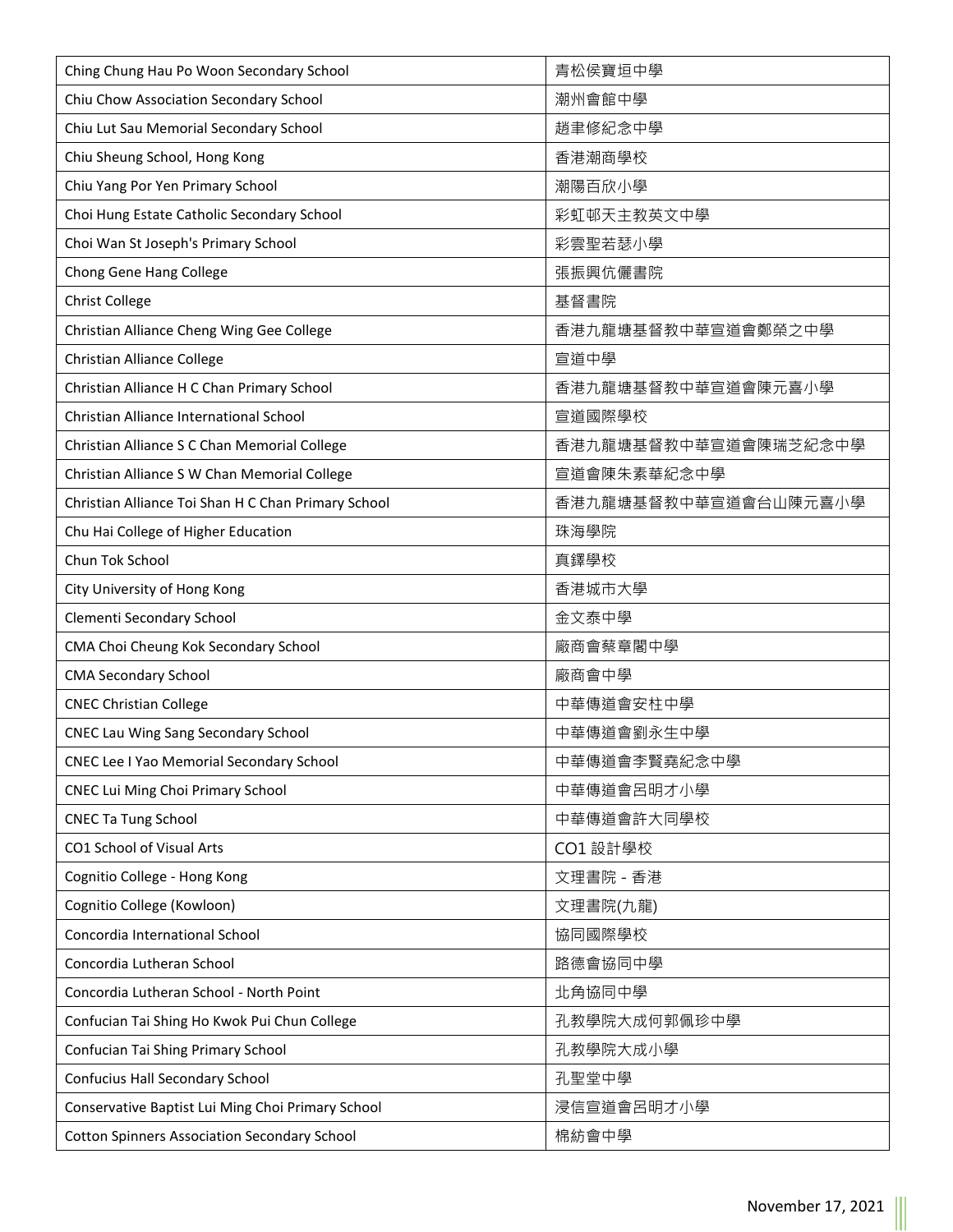| <b>Creative Primary School</b>                                                                      | 啟思小學                                |
|-----------------------------------------------------------------------------------------------------|-------------------------------------|
| <b>Creative Secondary School</b>                                                                    | 啟思中學                                |
| CSBS Mrs AW Boon Haw Secondary School                                                               | 鐘聲慈善社胡陳金枝中學                         |
| CUHKFAA Chan Chun Ha Secondary School                                                               | 香港中文大學校友會聯會陳震夏中學                    |
| <b>CUHKFAA Thomas Cheung Secondary School</b>                                                       | 香港中文大學校友會聯會張煊昌中學                    |
| Cumberland Presbyterian Church Yao Dao Secondary School                                             | 金巴崙長老會耀道中學                          |
| De La Salle Secondary School N.T.                                                                   | 新界喇沙中學                              |
| Delia (Man Kiu) English Primary School                                                              | 地利亞(閩僑)英文小學                         |
| Delia Memorial School (Broadway)                                                                    | 地利亞修女紀念學校(百老匯)                      |
| Delia Memorial School (Glee Path)                                                                   | 地利亞修女紀念學校(吉利徑)                      |
| Delia Memorial School (Hip Wo No.2 College)                                                         | 地利亞修女紀念學校(協和二中)                     |
| Delia Memorial School (Hip Wo)                                                                      | 地利亞修女紀念學校(協和)                       |
| Delia School of Canada                                                                              | 地利亞(加拿大)學校                          |
| Diocesan Boys' School                                                                               | 拔萃男書院                               |
| Diocesan Boys' School Primary Division                                                              | 拔萃男書院附屬小學                           |
| Diocesan Preparatory School                                                                         | 拔萃小學                                |
| Discovery Bay International School                                                                  | 愉景灣國際學校                             |
| Discovery College (Secondary Section)                                                               | 智新書院(中學部)                           |
| DMHC Siu Ming Catholic Secondary School                                                             | 天主教母佑會蕭明中學                          |
| Dr Catherine F Woo Memorial School                                                                  | 胡素貞博士紀念學校                           |
| Ebenezer New Hope School                                                                            | 心光恩望學校                              |
| <b>ELCHK Faith Love Lutheran School</b>                                                             | 基督教香港信義會信愛學校                        |
| ELCHK Hung Hom Lutheran Primary School                                                              | 基督教香港信義會紅磡信義學校                      |
| <b>ELCHK Kwai Shing Lutheran Primary School</b>                                                     | 基督教香港信義會葵盛信義學校                      |
| <b>ELCHK Lutheran Academy (Primary Section)</b>                                                     | 基督教香港信義會宏信書院(小學部)                   |
| <b>ELCHK Lutheran Academy (Secondary Section)</b>                                                   | 基督教香港信義會宏信書院(中學部)                   |
| <b>ELCHK Lutheran Secondary School</b>                                                              | 基督教香港信義會信義中學                        |
| ELCHK Yuen Long Lutheran Secondary School                                                           | 基督教香港信義會元朗信義中學                      |
| Elegantia College (Sponsored by ED CONV)                                                            | 風采中學(教育評議會主辦)                       |
| <b>Emmanuel Primary School</b>                                                                      | 靈光小學                                |
| Emmanuel Primary School, Kowloon                                                                    | 九龍靈光小學                              |
| <b>Evangel College (Primary Section)</b>                                                            | 播道書院(小學部)                           |
| <b>Evangel College (Secondary Section)</b>                                                          | 播道書院(中學部)                           |
| Evangelize China Fellowship Holy Word School                                                        | 基督教中國佈道會聖道學校                        |
| Evangelize China Fellowship Saint Too Canaan College                                                | 基督教中國佈道會聖道迦南書院                      |
| Excel London College (Shatin)                                                                       | 倫敦卓越書院(沙田)                          |
| EXCEL, The Hong Kong Academy for Performing Arts (EXCEL One Year<br>Musical Theatre Programme only) | 香港演藝學院演藝進修學院(只限 EXCEL 一年制<br>音樂劇課程) |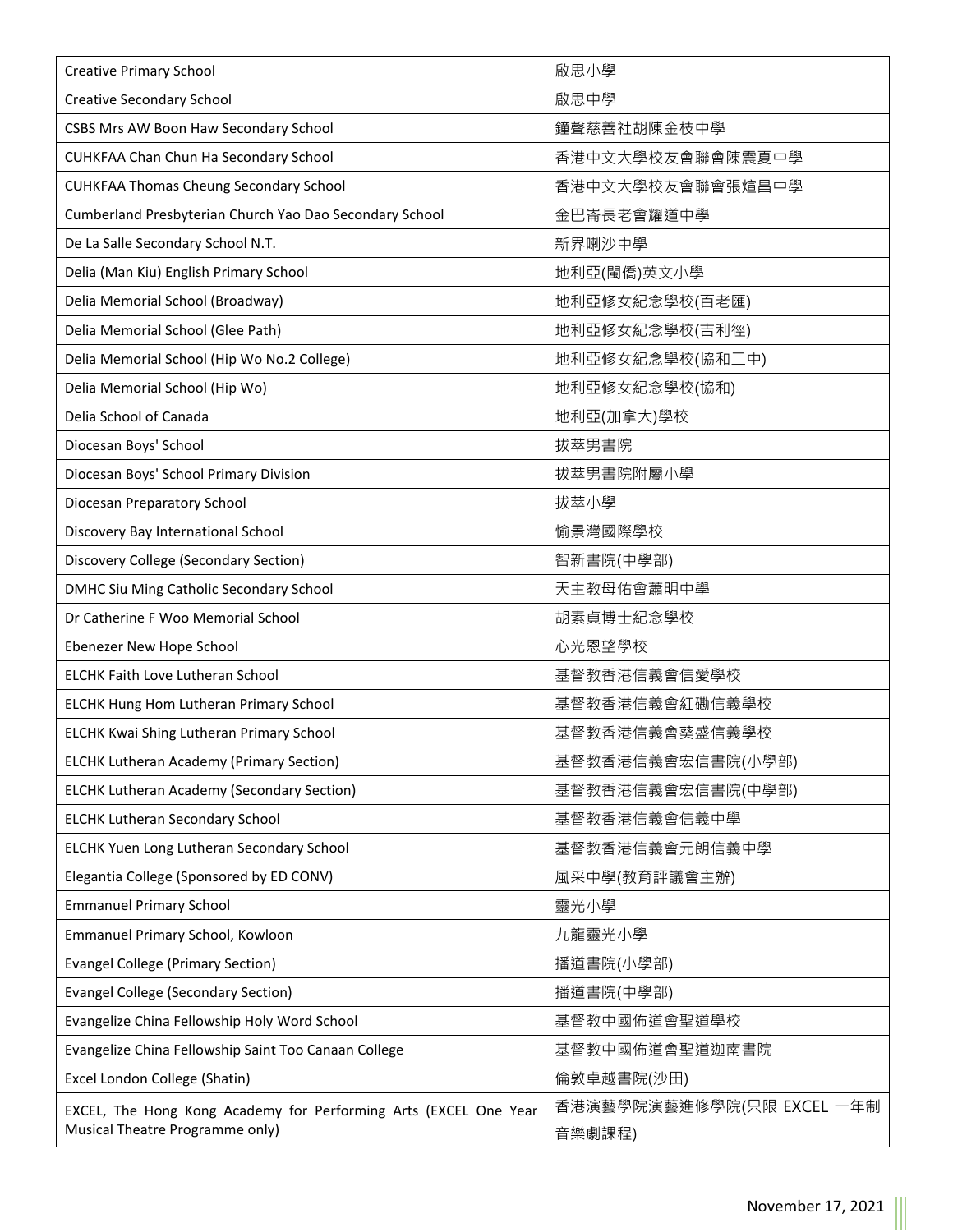| Fanling Government Secondary School                                  | 粉嶺官立中學            |
|----------------------------------------------------------------------|-------------------|
| Fanling Kau Yan College                                              | 粉嶺救恩書院            |
| Fanling Lutheran Secondary School                                    | 基督教香港信義會心誠中學      |
| Fanling Rhenish Church Secondary School                              | 粉嶺禮賢會中學           |
| Farm Road Government Primary School                                  | 農圃道官立小學           |
| <b>Father Cucchiara Memorial School</b>                              | 郭怡雅神父紀念學校         |
| FDBWA Chow Chin Yau School                                           | 五邑鄒振猷學校           |
| FDBWA Szeto Ho Secondary School                                      | 五邑司徒浩中學           |
| Fortress Hill Methodist Secondary School                             | 炮台山循道衛理中學         |
| Free Methodist Bradbury Chun Lei Primary School                      | 循理會白普理基金循理小學      |
| Free Methodist Mei Lam Primary School                                | 循理會美林小學           |
| Fresh Fish Traders' School                                           | 鮮魚行學校             |
| <b>Fukien Secondary School</b>                                       | 福建中學              |
| Fukien Secondary School (Siu Sai Wan)                                | 福建中學(小西灣)         |
| Fung Kai Innovative School                                           | 鳳溪創新小學            |
| Fung Kai Liu Man Shek Tong Secondary School                          | 鳳溪廖萬石堂中學          |
| Fung Kai Liu Yun Sum Memorial School                                 | 鳳溪廖潤琛紀念學校         |
| Fung Kai No.1 Secondary School                                       | 鳳溪第一中學            |
| <b>GCC&amp;ITKD Lau Pak Lok Secondary School</b>                     | 東莞工商總會劉百樂中學       |
| <b>GCEPSA Whampoa Primary School</b>                                 | 葛量洪校友會黃埔學校        |
| German Swiss International School (Secondary Section)                | 德瑞國際學校(中學部)       |
| Gertrude Simon Lutheran College                                      | 路德會西門英才中學         |
| <b>Gigamind English Primary School</b>                               | 激活英文小學            |
| Good Counsel Catholic Primary School                                 | 天主教善導小學           |
| Good Hope School                                                     | 德望學校              |
| Gratia Christian College                                             | 宏恩基督教學院           |
| GT (Ellen Yeung) College                                             | 優才(楊殷有娣)書院        |
| Han Academy                                                          | 漢鼎書院              |
| Heep Yunn School                                                     | 協恩中學              |
| Helen Liang Memorial Secondary School (Shatin)                       | 梁文燕紀念中學(沙田)       |
| Hennessy Road Government Primary School (Wanchai)                    | 軒尼詩道官立小學(灣仔)      |
| Henrietta Secondary School                                           | 顯理中學              |
| Heung To College of Professional Studies (Full Time Day Course Only) | 香島專科學校(只限全日制日間課程) |
| Heung To Middle School                                               | 香島中學              |
| Heung To Middle School (Tin Shui Wai)                                | 天水圍香島中學           |
| Heung To Secondary School (Tseung Kwan O)                            | 將軍澳香島中學           |
| HHCKLA Buddhist Chan Shi Wan Primary School                          | 香海正覺蓮社佛教陳式宏學校     |
| HHCKLA Buddhist Ching Kok Secondary School                           | 香海正覺蓮社佛教正覺中學      |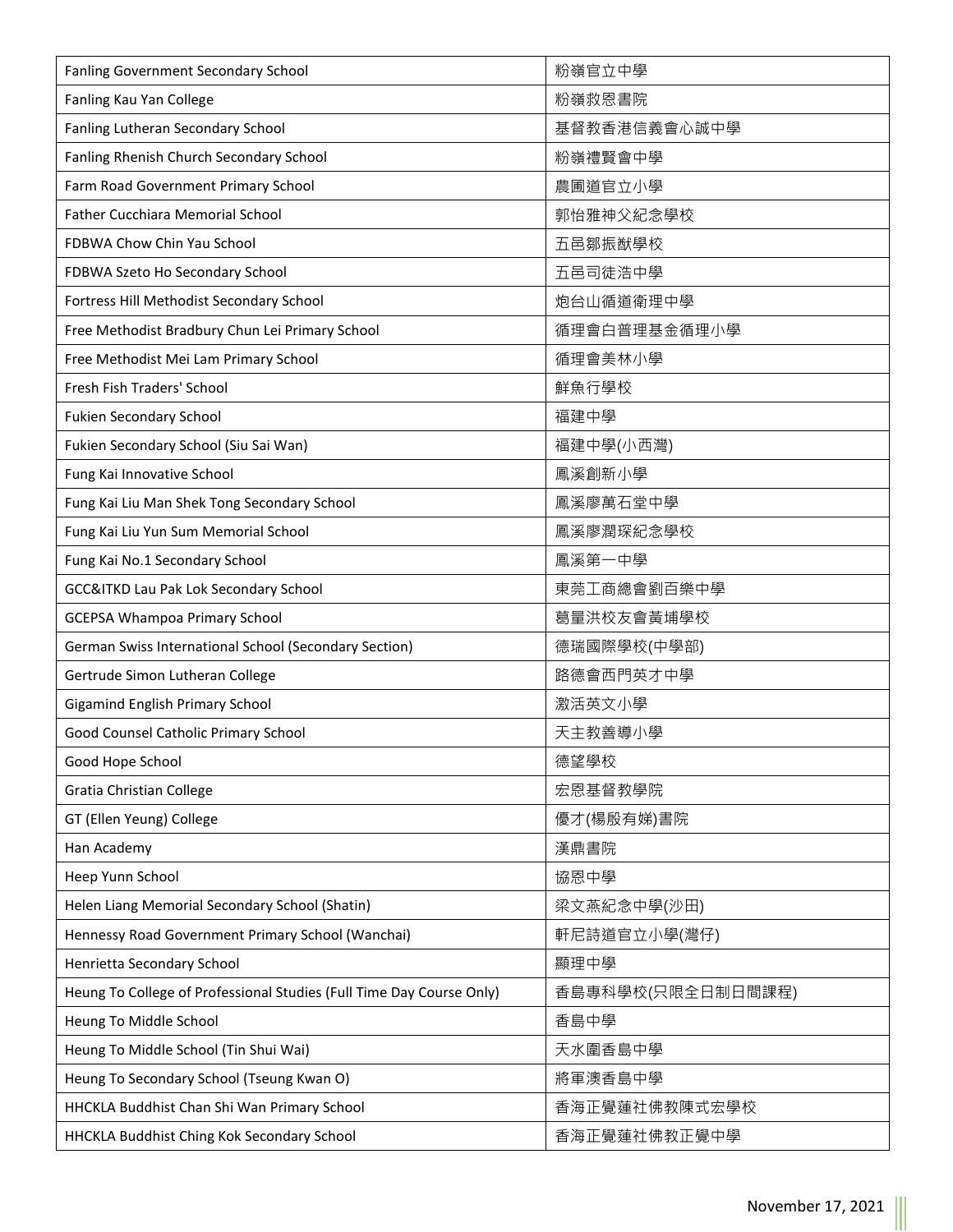| HHCKLA Buddhist Leung Chik Wai College                                                  | 香海正覺蓮社佛教梁植偉中學           |
|-----------------------------------------------------------------------------------------|-------------------------|
| HHCKLA Buddhist Ma Kam Chan Memorial English Secondary School                           | 香海正覺蓮社佛教馬錦燦紀念英文中學       |
| HHCKLA Buddhist Wong Cho Sum School                                                     | 香海正覺蓮社佛教黃藻森學校           |
| HK & KLN Chiu Chow Public Association Secondary School                                  | 港九潮州公會中學                |
| HK & Macau Lutheran Ch Ming Tao Primary School                                          | 港澳信義會明道小學               |
| HK Eng Clansman Assn Wu Si Chong Memorial School                                        | 僑港伍氏宗親會伍時暢紀念學校          |
| HK JUV Care Centre Chan Nam Cheong Memorial School                                      | 香港青少年培育會陳南昌紀念學校         |
| HK SKH Bishop Hall Secondary School                                                     | 香港聖公會何明華會督中學            |
| HK Sze Yap C&IA San Wui Comm Society School                                             | 香港四邑商工總會新會商會學校          |
| HK Teachers' Assn Lee Heng Kwei Secondary School                                        | 香港教師會李興貴中學              |
| HK&KLNKW Asso Sun Fong Chung Primary School                                             | 港九街坊婦女會孫方中小學            |
| HKBUAS Wong Kam Fai Secondary & Primary School (Primary Section)                        | 香港浸會大學附屬學校王錦輝中小學(小學部)   |
| HKBUAS Wong Kam Fai Secondary & Primary School (Secondary Section)                      | 香港浸會大學附屬學校王錦輝中小學(中學部)   |
| <b>HKCCC Union Logos Academy (Primary Section)</b>                                      | 香港華人基督教聯會真道書院(小學部)      |
| HKCCC Union Logos Academy (Secondary Section)                                           | 香港華人基督教聯會真道書院(中學部)      |
| HKCKLA Buddhist Ching Kok Lin Association School                                        | 香海正覺蓮社佛教正覺蓮社學校          |
| HKCT Institute of Higher Education                                                      | 港專學院                    |
| HKFEW Wong Cho Bau Secondary School                                                     | 香港教育工作者聯會黃楚標中學          |
| HKICC Lee Shau Kee School of Creativity                                                 | 香港兆基創意書院                |
| HKMA David Li Kwok Po College                                                           | 香港管理專業協會李國寶中學           |
| <b>HKMA K S Lo College</b>                                                              | 香港管理專業協會羅桂祥中學           |
| HKMLC Queen Maud Secondary School                                                       | 港澳信義會慕德中學               |
| <b>HKRSS Tuen Mun Primary School</b>                                                    | 香港紅卍字會屯門卍慈小學            |
| HKSYC&IA Chan Nam Chong Memorial College                                                | 香港四邑商工總會陳南昌紀念中學         |
| HKSYC&IA Wong Tai Shan Memorial College                                                 | 香港四邑商工總會黃棣珊紀念中學         |
| HKTA Ching Chung Secondary School                                                       | 香港道教聯合會青松中學             |
| HKTA Tang Hin Memorial Secondary School                                                 | 香港道教聯合會鄧顯紀念中學           |
| HKTA The Yuen Yuen Institue No.1 Secondary School                                       | 香港道教聯合會圓玄學院第一中學         |
| HKTA The Yuen Yuen Institue No.2 Secondary School                                       | 香港道教聯合會圓玄學院第二中學         |
| HKTA The Yuen Yuen Institute No.3 Secondary School                                      | 香港道教聯合會圓玄學院第三中學         |
| HKTA Wun Tsuen Ng Lai Wo Memorial School                                                | 香港道教聯合會雲泉吳禮和紀念學校        |
| HKTA Yuen Yuen Institute Shek Wai Kok Primary School                                    | 香港道教聯合會圓玄學院石圍角小學        |
| HKU School of Professional and Continuing Education - CITA Learning Centre              | 香港大學專業進修學院 - 製衣業訓練局教學中心 |
| HKU School of Professional and Continuing Education - Fortress Tower<br>Learning Centre | 香港大學專業進修學院 - 北角城教學中心    |
| HKU SPACE Community College - Kowloon East Campus                                       | 香港大學附屬學院 - 九龍東分校        |
| HKU SPACE (HKU Campus)                                                                  | 香港大學專業進修學院(本部)          |
| HKU SPACE (Island East Campus)                                                          | 香港大學專業進修學院(港島東分校)       |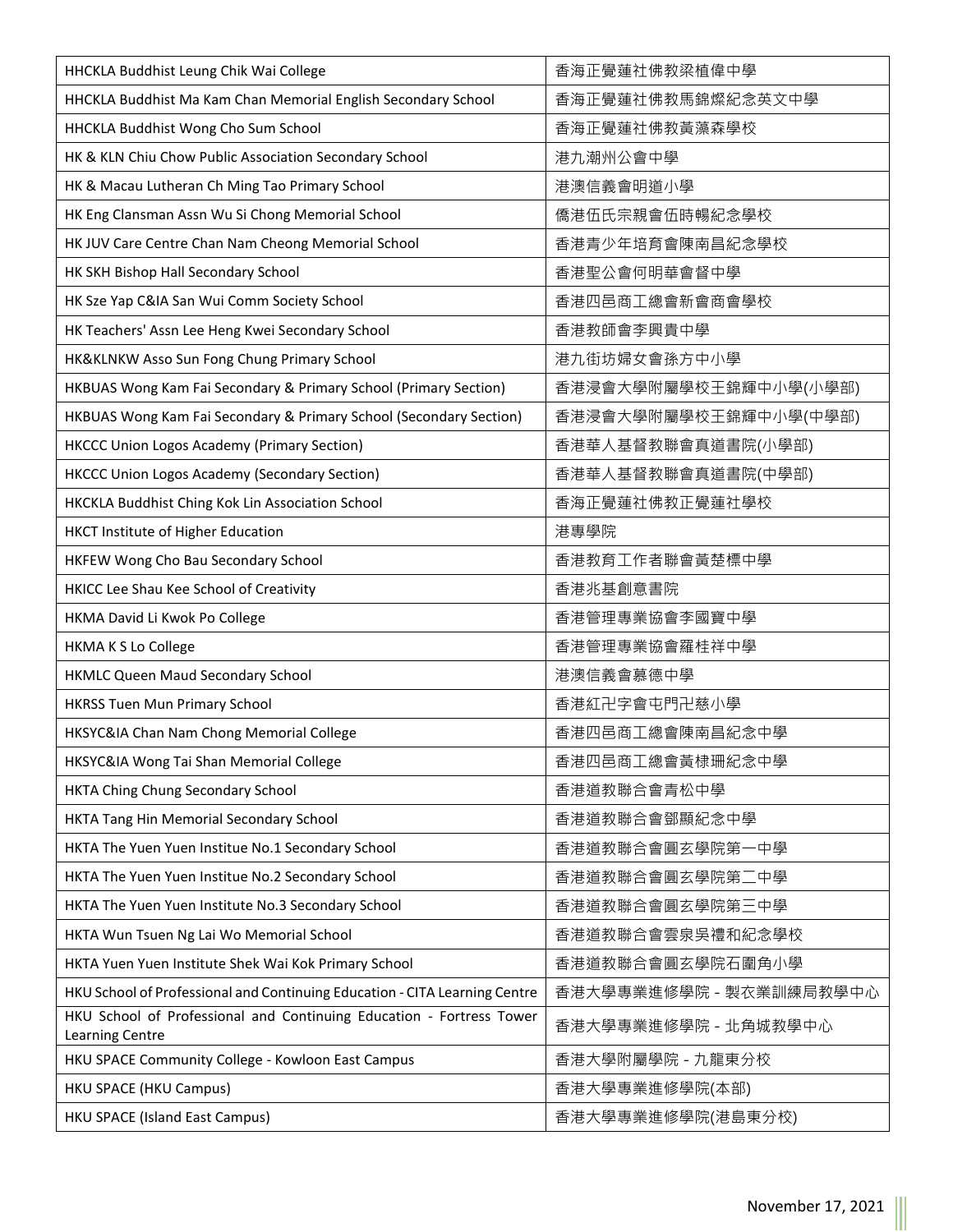| HKU SPACE - International College (Full Time Day Course Only)                     | 香港大學專業進修學院 - 國際學院 (只限全日制 |
|-----------------------------------------------------------------------------------|--------------------------|
|                                                                                   | 日間課程)                    |
| HKU SPACE Po Leung Kuk Stanley Ho Community College                               | 香港大學專業進修學院保良局何鴻燊社區書院     |
| <b>HKUGA College</b>                                                              | 港大同學會書院                  |
| <b>HKUGA Primary School</b>                                                       | 港大同學會小學                  |
| HKWMA Chu Shek Lun Secondary School                                               | 香港布廠商會朱石麟中學              |
| Ho Dao College (Sponsored by Sik Sik Yuen)                                        | 可道中學(嗇色園主辦)              |
| Ho Fung College (Sponsored by Sik Sik Yuen)                                       | 可風中學(嗇色園主辦)              |
| Ho Lap College (Sponsored by The Sik Sik Yuen)                                    | 可立中學(嗇色園主辦)              |
| Ho Ngai College (Sponsored by Sik Sik Yuen)                                       | 嗇色園主辦可藝中學                |
| Ho Shun Primary School (SPSD by Sik Sik Yuen)                                     | 嗇色園主辦可信學校                |
| Ho Yu College & Primary School (Sponsored by Sik Sik Yuen) (Primary<br>Section)   | 嗇色園主辦可譽中學暨可譽小學(小學部)      |
| Ho Yu College & Primary School (Sponsored by Sik Sik Yuen) (Secondary<br>Section) | 嗇色園主辦可譽中學暨可譽小學(中學部)      |
| Hoi Pa Street Government Primary School                                           | 海壩街官立小學                  |
| Hoi Ping Chamber of Commerce Primary School                                       | 旅港開平商會學校                 |
| Hoi Ping Chamber of Commerce Secondary School                                     | 旅港開平商會中學                 |
| Holy Family Canossian College                                                     | 嘉諾撒聖家書院                  |
| Holy Family Canossian School (Kowloon Tong)                                       | 嘉諾撒聖家學校(九龍塘)             |
| Holy Spirit Seminary College of Theology and Philosophy                           | 聖神修院神哲學院                 |
| <b>Holy Trinity College</b>                                                       | 寶血會上智英文書院                |
| Holy Trinity Primary School                                                       | 聖三一堂小學                   |
| Homantin Government Secondary School                                              | 何文田官立中學                  |
| Hon Wah College (Secondary Section)                                               | 漢華中學(中學部)                |
| Hong Chi Lions Morninghill School                                                 | 匡智獅子會晨崗學校                |
| Hong Chi Morninghill School, Tsui Lam                                             | 匡智翠林晨崗學校                 |
| Hong Chi Morninghill School, Tuen Mun                                             | 匡智屯門晨崗學校                 |
| Hong Chi Morninghope School, Tuen Mun                                             | 匡智屯門晨輝學校                 |
| Hong Chi Morningjoy School, Yuen Long                                             | 匡智元朗晨樂學校                 |
| Hong Chi Morninglight School, Yuen Long                                           | 匡智元朗晨曦學校                 |
| Hong Chi Morninglight School, Tuen Mun                                            | 匡智屯門晨曦學校                 |
| Hong Chi Pinehill School (Nam Hang)                                               | 匡智松嶺學校(南坑)               |
| Hong Chi Winifred Mary Cheung Morning School                                      | 匡智張玉瓊晨輝學校                |
| Hong Kong Academy (Secondary Section)                                             | 香港學堂國際學校(中學部)            |
| Hong Kong Adventist Academy (Secondary Section)                                   | 香港復臨學校(中學部)              |
| Hong Kong Adventist College                                                       | 香港三育書院                   |
| Hong Kong and Kowloon Kaifong Women's Association Sun Fong Chung<br>College       | 港九街坊婦女會孫方中書院             |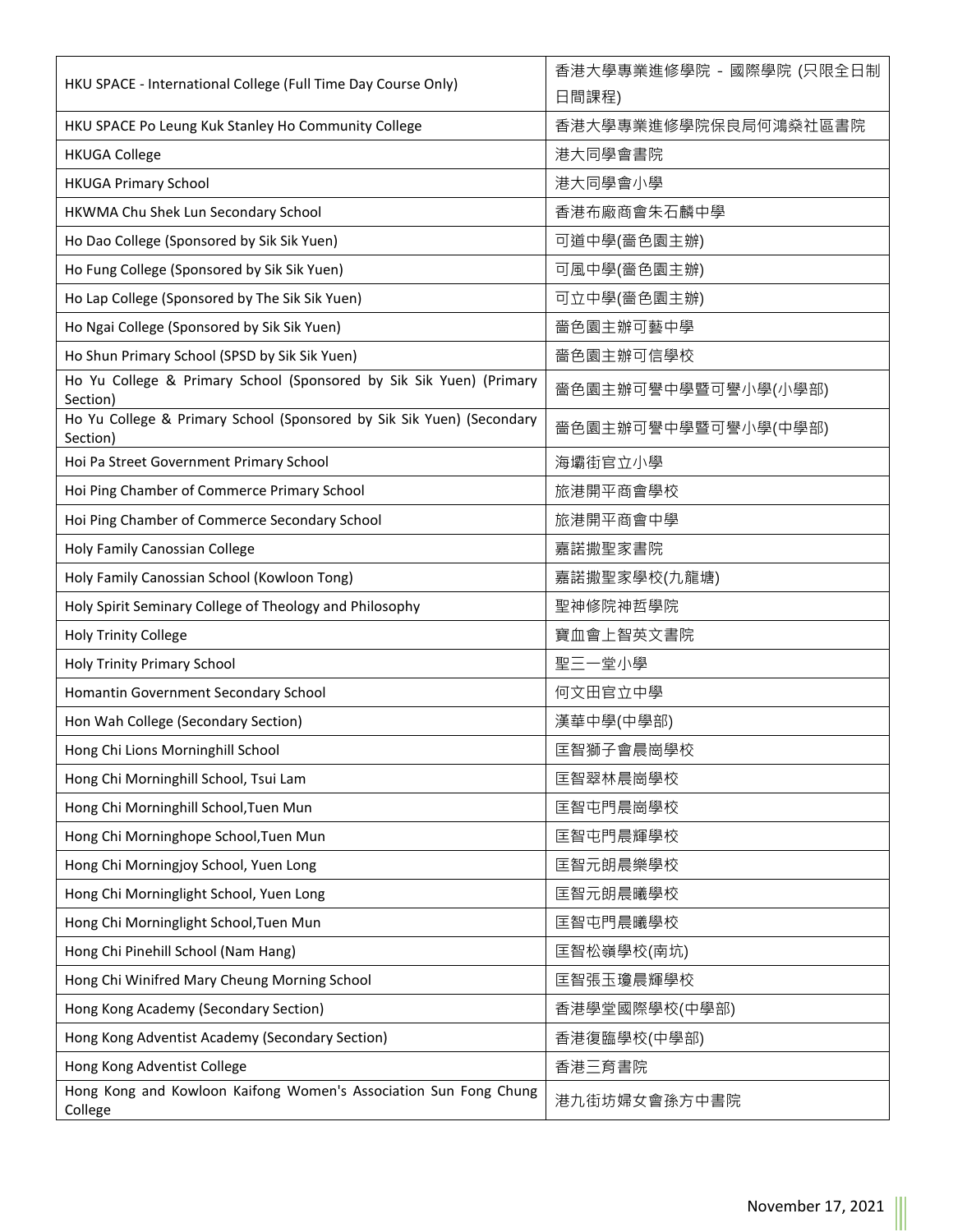| Hong Kong Art School (Chai Wan Campus) - A Division of Hong Kong Arts<br>Centre                              | 香港藝術學院(柴灣校舍)                  |
|--------------------------------------------------------------------------------------------------------------|-------------------------------|
| Hong Kong Art School (Main Campus) - A Division of Hong Kong Arts Centre                                     | 香港藝術學院(本部)                    |
| Hong Kong Art School (Pao Haung Sue Ing Campus) - A Division of Hong Kong<br><b>Arts Centre</b>              | 香港藝術學院(包黃秀英校舍)                |
| Hong Kong Baptist Convention Primary School                                                                  | 香港浸信會聯會小學                     |
| Hong Kong Baptist Theological Seminary                                                                       | 香港浸信會神學院                      |
| Hong Kong Baptist University                                                                                 | 香港浸會大學                        |
| Hong Kong Baptist University - CIE (HDIP C F PROD)                                                           | 香港浸會大學 - 國際學院(創意電影製作高級文<br>憑) |
| Hong Kong Baptist University - College of International Education                                            | 香港浸會大學 - 國際學院                 |
| Hong Kong Baptist University (Graduate School)                                                               | 香港浸會大學(研究院)                   |
| Hong Kong Baptist University School of Continuing Education                                                  | 香港浸會大學持續教育學院                  |
| Hong Kong Baptist University(Shek Mun Campus) (Full-time Self-funded<br>Undergraduate Degree Programme Only) | 香港浸會大學(石門校園) (只限全日制自資本科       |
|                                                                                                              | 學位課程)                         |
| Hong Kong Chinese Women's Club College                                                                       | 香港中國婦女會中學                     |
| Hong Kong Chinese Women's Club Fung Yiu King Memorial Secondary<br>School                                    | 香港中國婦女會馮堯敬紀念中學                |
| Hong Kong Christian Service Pui Oi School                                                                    | 香港基督教服務處培愛學校                  |
| Hong Kong College of Technology - Ma On Shan                                                                 | 香港專業進修學校 - 馬鞍山                |
| Hong Kong College of Technology - On Shing Street                                                            | 香港專業進修學校 - 鞍誠街                |
|                                                                                                              |                               |
| Hong Kong College of Technology - Princess Margaret Road (Full Time Day<br>Course Only)                      | 香港專業進修學校 - 公主道(只限全日制日間課<br>程) |
| Hong Kong Design Institute & Hong Kong Institute of Vocational Education<br>(Lee Wai Lee)                    | 香港知專設計學院及香港專業教育學院(李惠利)        |
| Hong Kong Institute of Construction (Kowloon Bay Campus)                                                     | 香港建造學院(九龍灣院校)                 |
| Hong Kong Institute of Construction (Sheung Shui Campus)                                                     | 香港建造學院(上水院校)                  |
| Hong Kong Institute of Technology - Cheung Sha Wan                                                           | 香港科技專上書院 - 長沙灣                |
| Hong Kong Institute of Technology - Sham Shui Po                                                             | 香港科技專上書院 - 深水埗                |
| Hong Kong Institute of Vocational Education - Haking Wong                                                    | 香港專業教育學院(黃克競)                 |
| Hong Kong Institute of Vocational Education (Chai Wan)                                                       | 香港專業教育學院(柴灣)                  |
| Hong Kong Institute of Vocational Education (Kwai Chung)                                                     | 香港專業教育學院(葵涌)                  |
| Hong Kong Institute of Vocational Education (Kwun Tong)                                                      | 香港專業教育學院(觀塘)                  |
| Hong Kong Institute of Vocational Education (Morrison Hill)                                                  | 香港專業教育學院(摩理臣山)                |
| Hong Kong Institute of Vocational Education (Shatin)                                                         | 香港專業教育學院(沙田)                  |
| Hong Kong Institute of Vocational Education (Tsing Yi)                                                       | 香港專業教育學院(青衣)                  |
| Hong Kong Institute of Vocational Education (Tuen Mun)                                                       | 香港專業教育學院(屯門)                  |
| Hong Kong International School (Middle School & High School)                                                 | 香港國際學校(初中及高中部)                |
| Hong Kong International School (Primary Section)                                                             | 香港國際學校(小學部)                   |
| Hong Kong Japanese School (Junior Secondary Section)                                                         | 香港日本人學校(中學部)                  |

Ш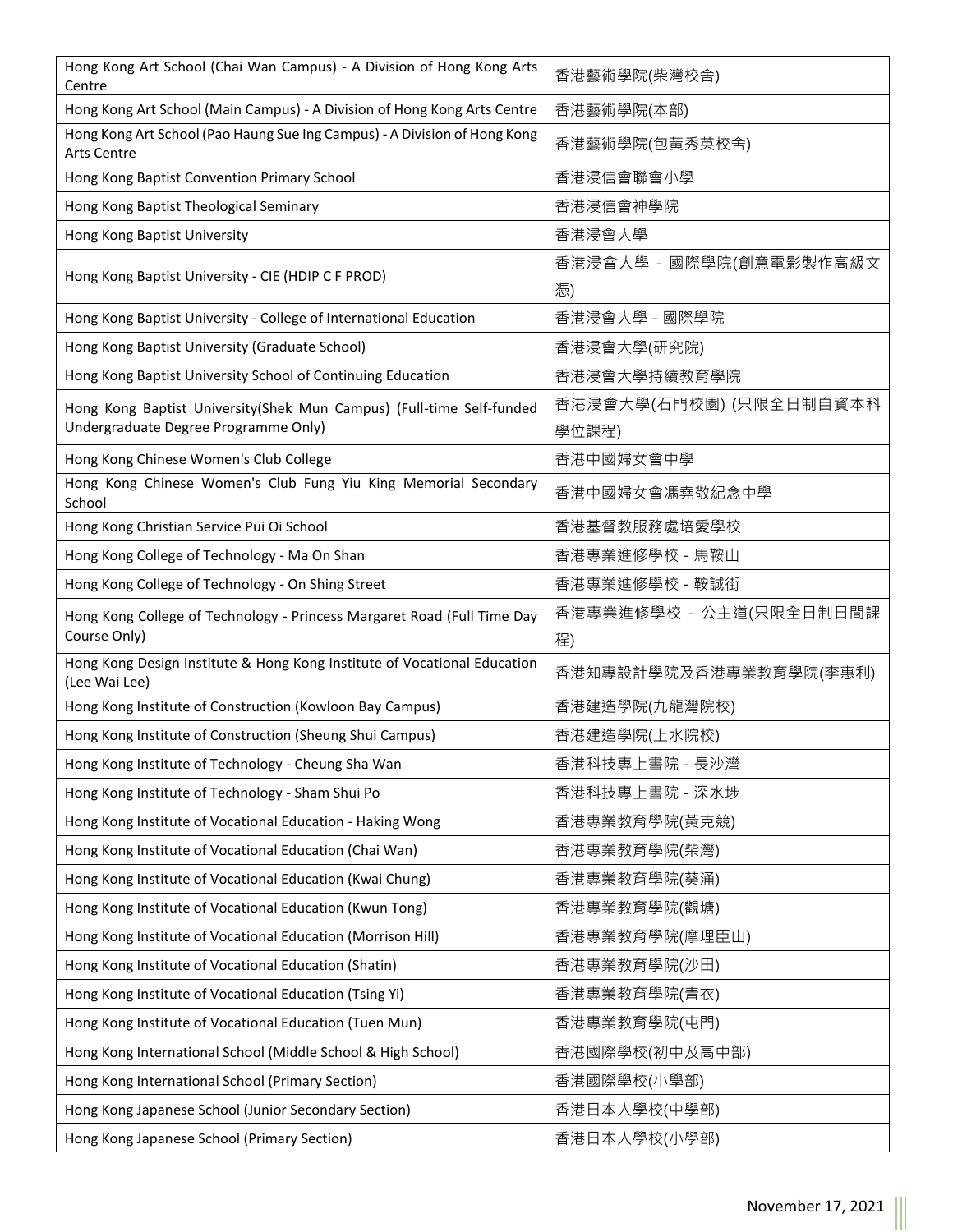| Hong Kong Metropolitan University (Full Time Programme Only)             | 香港都會大學(只限全日制課程)         |
|--------------------------------------------------------------------------|-------------------------|
| Hong Kong Nang Yan College of Higher Education - Lai Chi Kok Road (Full- | 香港能仁專上學院 - 荔枝角道(只限全日制日間 |
| Time Day Course only)                                                    | 課程)                     |
| Hong Kong Red Cross John F Kennedy Centre                                | 香港紅十字會甘迺迪中心             |
| Hong Kong Red Swastika Society Tai Po Secondary School                   | 香港紅卍字會大埔卍慈中學            |
| Hong Kong Sanatorium & Hospital School of Nursing (Higher Diploma in     | 養和醫院護士學校(只限護理學高級文憑[登記護  |
| Nursing Enrolled Nurse - General)                                        | 士-普通科]課程)               |
| Hong Kong Sea School                                                     | 香港航海學校                  |
| Hong Kong Shue Yan University                                            | 香港樹仁大學                  |
| Hong Kong Tang King Po College                                           | 香港鄧鏡波書院                 |
| Hong Kong True Light College                                             | 香港真光書院                  |
| Hop Yat Church School                                                    | 合一堂學校                   |
| Hotel and Tourism Institute - Kowloon Bay                                | 酒店及旅遊學院 - 九龍灣           |
| Hotel and Tourism Institute - Pok Fu Lam                                 | 酒店及旅遊學院 - 薄扶林           |
| Hotel and Tourism Institute - Tin Shui Wai                               | 酒店及旅遊學院 - 天水圍           |
| Hotung Secondary School                                                  | 何東中學                    |
| Immaculate Heart of Mary College                                         | 聖母無玷聖心書院                |
| Immaculate Heart of Mary School                                          | 聖母無玷聖心學校                |
| Independent Schools Foundation Academy                                   | 弘立書院                    |
| International Christian Quality Music Secondary & Primary School         | 國際基督教優質音樂中學暨小學          |
| <b>International Christian School</b>                                    | 基督教國際學校                 |
| International College Hong Kong (NT)                                     |                         |
| International Culinary Institute - Kowloon Bay Training Centre           | 國際廚藝學院 - 九龍灣訓練中心        |
| International Culinary Institute - Pok Fu Lam Training Centre            | 國際廚藝學院 - 薄扶林訓練中心        |
| International Culinary Institute - Tin Shui Wai Training Centre          | 國際廚藝學院 - 天水圍訓練中心        |
| <b>Invictus Secondary School</b>                                         |                         |
| Islamic Kasim Tuet Memorial College                                      | 伊斯蘭脫維善紀念中學              |
| <b>Island Christian Academy</b>                                          |                         |
| Island Road Government Primary School                                    | 香島道官立小學                 |
| Island School - Sha Tin Wai                                              | 港島中學 - 沙田圍              |
| Island School - Tai Wai                                                  | 港島中學 - 大圍               |
| Iu Shan School                                                           | 耀山學校                    |
| Jockey Club Government Secondary School                                  | 賽馬會官立中學                 |
| Jockey Club Hong Chi School                                              | 賽馬會匡智學校                 |
| Jockey Club Man Kwan Eduyoung College                                    | 賽馬會萬鈞毅智書院               |
| Jockey Club Sarah Roe School                                             | 賽馬會善樂學校                 |
| Jockey Club Ti-I College                                                 | 賽馬會體藝中學                 |
| Jordan Valley St Joseph's Catholic Primary School                        | 佐敦谷聖若瑟天主教小學             |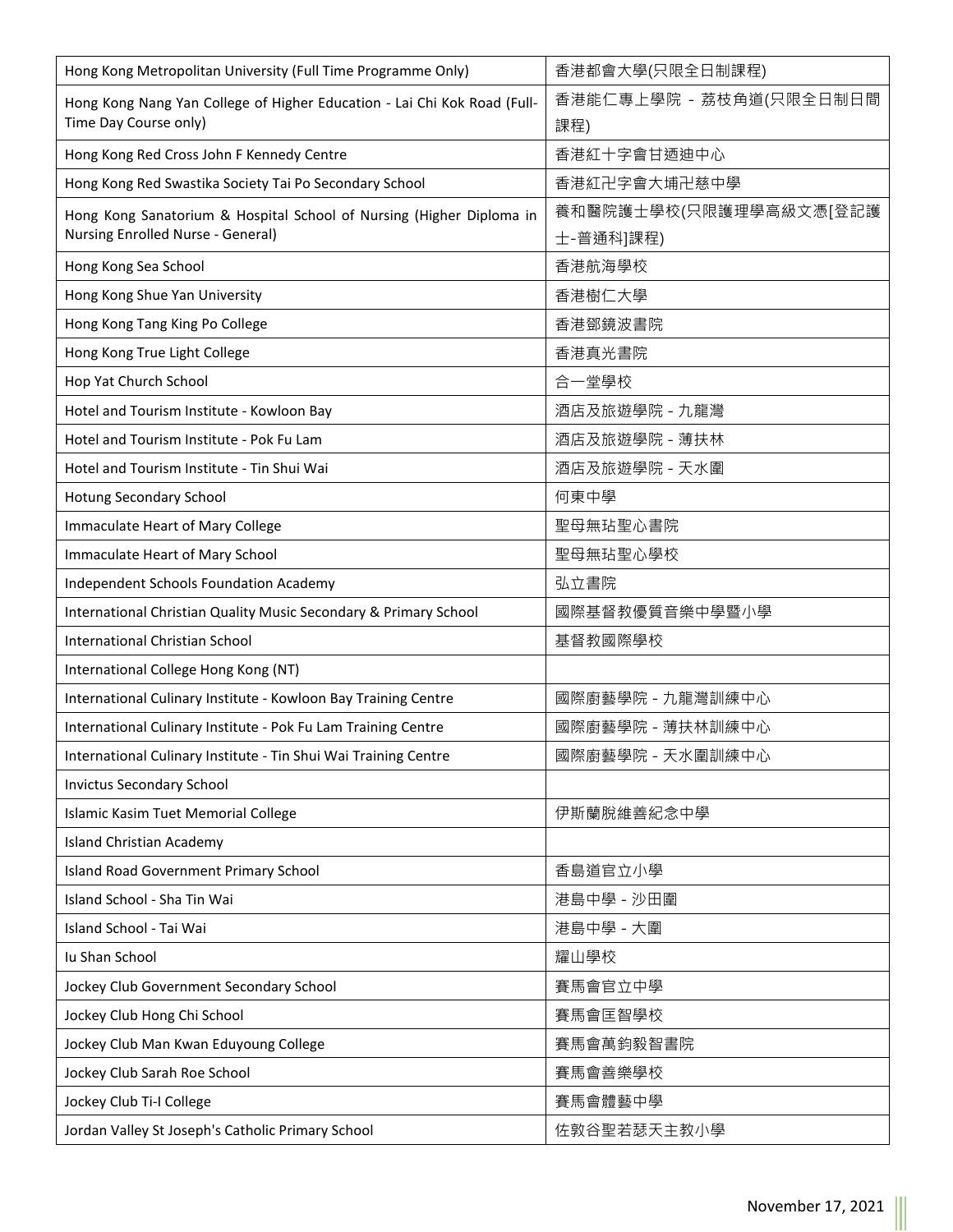| Ju Ching Chu Secondary School (Tuen Mun)                | 裘錦秋中學(屯門)          |
|---------------------------------------------------------|--------------------|
| Ju Ching Chu Secondary School (Yuen Long)               | 裘錦秋中學(元朗)          |
| Ka Ling School of the Precious Blood                    | 寶血會嘉靈學校            |
| Kam Tin Mung Yeung Public School                        | 錦田公立蒙養學校           |
| Kam Tsin Village Ho Tung School                         | 金錢村何東學校            |
| Kau Yan College                                         | 救恩書院               |
| KCBC Hay Nien (Yan Ping) Primary School                 | 九龍城浸信會禧年(恩平)小學     |
| Kellett School - Kowloon Bay                            |                    |
| Kiangsu Chekiang College                                | 蘇浙公學               |
| Kiangsu Chekiang College (Kwai Chung)                   | 葵涌蘇浙公學             |
| Kiangsu Chekiang College (Shatin)                       | 沙田蘇浙公學             |
| King George V School                                    | 英皇佐治五世學校           |
| King Ling College                                       | 景嶺書院               |
| King's College                                          | 英皇書院               |
| Kit Sam Lam Bing Yim Secondary School                   | 潔心林炳炎中學            |
| Ko Lui Secondary School                                 | 高雷中學               |
| Korean International School (Secondary Section)         | 韓國國際學校(中學部)        |
| Kowloon Bay St John The Baptist Catholic Primary School | 九龍灣聖若翰天主教小學        |
| Kowloon Rhenish School (Primary Section)                | 九龍禮賢學校(小學部)        |
| Kowloon Sam Yuk Secondary School - Boundary Street      | 九龍三育中學 - 界限街       |
| Kowloon Sam Yuk Secondary School - Sycamore Street      | 九龍三育中學 - 詩歌舞街      |
| Kowloon Technical School                                | 九龍工業學校             |
| Kowloon Tong Bishop Walsh Catholic School               | 九龍塘天主教華德學校         |
| Kowloon Tong School (Secondary Section)                 | 九龍塘學校(中學部)         |
| Kowloon True Light School                               | 九龍真光中學             |
| Kwai Chung Methodist College                            | 葵涌循道中學             |
| Kwok Tak Seng Catholic Secondary School                 | 天主教郭得勝中學           |
| Kwong Ming School                                       | 光明學校               |
| Kwong Ming Ying Loi School                              | 光明英來學校             |
| Kwun Tong Government Secondary School                   | 觀塘官立中學             |
| Kwun Tong Kung Lok Government Secondary School          | 觀塘功樂官立中學           |
| Kwun Tong Lutheran College (Full Time Day Course Only)  | 路德會官塘書院(只限全日制日間課程) |
| Kwun Tong Maryknoll College                             | 觀塘瑪利諾書院            |
| La Salle College                                        | 喇沙書院               |
| Lai King Catholic Secondary School                      | 荔景天主教中學            |
| Laichikok Catholic Primary School                       | 荔枝角天主教小學           |
| Lam Tai Fai College                                     | 林大輝中學              |
| Lam Tsuen Public Wong Fook Luen Memorial School         | 林村公立黃福鑾紀念學校        |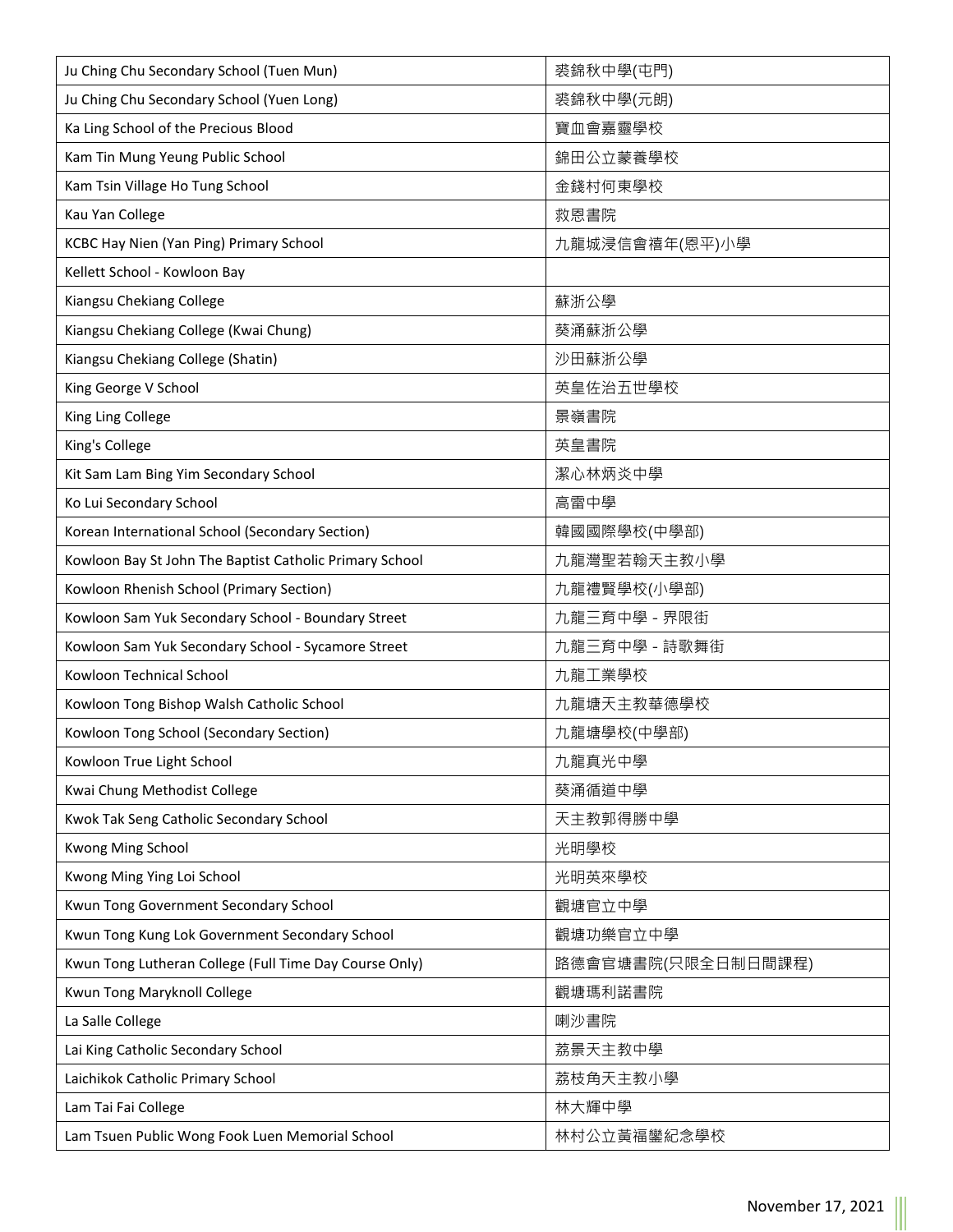| Law Ting Pong Secondary School                                                               | 羅定邦中學                 |
|----------------------------------------------------------------------------------------------|-----------------------|
| Lee Chi Tat Memorial School                                                                  | 李志達紀念學校               |
| Lee Kau Yan Memorial School                                                                  | 李求恩紀念中學               |
| Lei Muk Shue Catholic Primary School                                                         | 梨木樹天主教小學              |
| Leung Shek Chee College                                                                      | 梁式芝書院                 |
| Li Po Chun United World College of Hong Kong                                                 | 李寶椿聯合世界書院             |
| Li Sing Tai Hang School                                                                      | 李陞大坑學校                |
| Ling Liang Church E Wun Secondary School                                                     | 靈糧堂怡文中學               |
| Ling Liang Church M H Lau Secondary School                                                   | 靈糧堂劉梅軒中學              |
| Ling To Catholic Primary School                                                              | 天主教領島學校               |
| Lingnan Dr Chung Wing Kwong Memorial Secondary School                                        | 嶺南鍾榮光博士紀念中學           |
| Lingnan Hang Yee Memorial Secondary School                                                   | 嶺南衡怡紀念中學              |
| Lingnan Institute of Further Education - Lingnan University Lau Chung Him<br><b>Building</b> | 嶺南大學持續進修學院 - 嶺南大學劉仲謙樓 |
| Lingnan Secondary School                                                                     | 嶺南中學                  |
| Lingnan U Alumni Assn(HK) Primary School                                                     | 嶺南大學香港同學會小學           |
| Lingnan University                                                                           | 嶺南大學                  |
| Lions Clubs International Ho Tak Sum Primary School                                          | 獅子會何德心小學              |
| Lions College                                                                                | 獅子會中學                 |
| Liu Po Shan Memorial College                                                                 | 廖寶珊紀念書院               |
| LKWFS Lau Tak Yung Memorial Primary School                                                   | 世界龍岡學校劉德容紀念小學         |
| LKWFS Wong Yiu Nam Primary School                                                            | 世界龍岡學校黃耀南小學           |
| LKWFSL Lau Wong Fat Secondary School                                                         | 世界龍岡學校劉皇發中學           |
| Lock Tao Secondary School                                                                    | 樂道中學                  |
| Lok Sin Tong Ku Chiu Man Secondary School                                                    | 樂善堂顧超文中學              |
| Lok Sin Tong Lau Tak Primary School                                                          | 樂善堂劉德學校               |
| Lok Sin Tong Leung Chik Wai Memorial School                                                  | 樂善堂梁植偉紀念中學            |
| Lok Sin Tong Leung Kau Kui College                                                           | 樂善堂梁銶琚書院              |
| Lok Sin Tong Leung Kau Kui Primary School                                                    | 樂善堂梁銶琚學校              |
| Lok Sin Tong Leung Kau Kui Primary School (Branch)                                           | 樂善堂梁銶琚學校(分校)          |
| Lok Sin Tong Wong Chung Ming Secondary School                                                | 樂善堂王仲銘中學              |
| Lok Sin Tong Young Ko Hsiao Lin Secondary School                                             | 樂善堂楊葛小琳中學             |
| Lok Sin Tong Yu Kan Hing Secondary School                                                    | 樂善堂余近卿中學              |
| Lui Cheung Kwong Lutheran College                                                            | 路德會呂祥光中學              |
| Lui Ming Choi Lutheran College                                                               | 路德會呂明才中學              |
| Lung Cheung Government Secondary School                                                      | 龍翔官立中學                |
| Lutheran School for the Deaf                                                                 | 路德會啟聾學校               |
| Lutheran Tsang Shing Siu Leun School                                                         | 香港路德會增城兆霖學校           |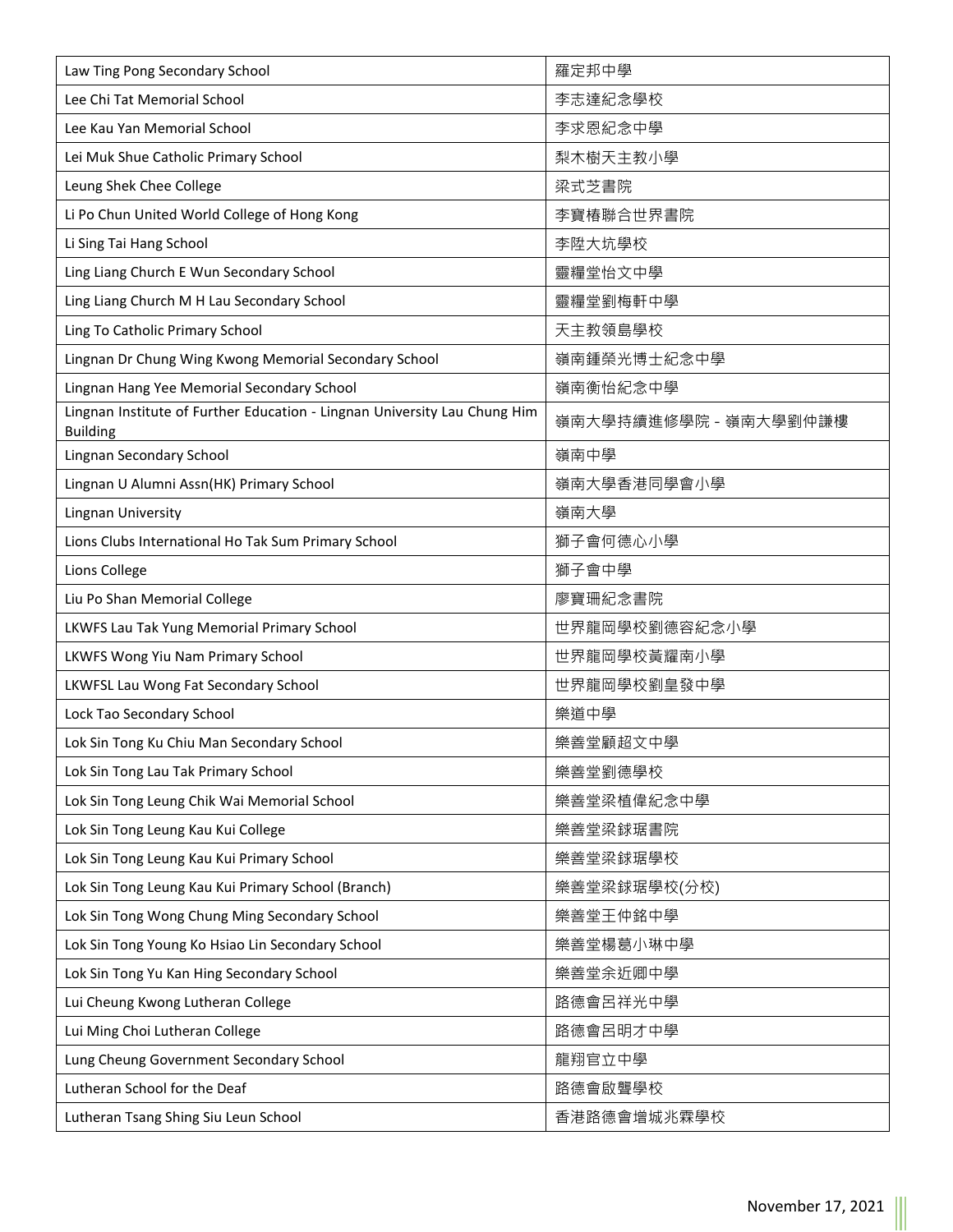| Lyc'ee Francais International (French International School)                               | 法國國際學校(小學部)             |
|-------------------------------------------------------------------------------------------|-------------------------|
| Lyc'ee Francais International School (French International School)<br>(Secondary Section) | 法國國際學校(中學部)             |
| Ma On Shan Methodist Primary School                                                       | 馬鞍山循道衛理小學               |
| Ma On Shan St Joseph's Primary School                                                     | 馬鞍山聖若瑟小學                |
| Ma On Shan St Joseph's Secondary School                                                   | 馬鞍山聖若瑟中學                |
| Ma On Shan Tsung Tsin Secondary School                                                    | 馬鞍山崇真中學                 |
| Madam Lau Kam Lung Secondary School of MFBM                                               | 妙法寺劉金龍中學                |
| Malvern College Hong Kong                                                                 | 香港墨爾文國際學校               |
| Man Kiu College                                                                           | 閩僑中學                    |
| Man Kwan Pak Kau College                                                                  | 萬鈞伯裘書院                  |
| Man Kwan QualiEd College                                                                  | 萬鈞匯知中學                  |
| Maritime Services Training Institute                                                      | 海事訓練學院                  |
| Mary of Providence Primary School                                                         | 天佑小學                    |
| Mary Rose School                                                                          | 天保民學校                   |
| Marycove School                                                                           | 瑪利灣學校                   |
| Maryknoll Convent School (Secondary Section)                                              | 瑪利諾修院學校(中學部)            |
| Maryknoll Fathers' School (Primary Section)                                               | 瑪利諾神父教會學校(小學部)          |
| Maryknoll Fathers' School (Secondary Section)                                             | 瑪利諾神父教會學校(中學部)          |
| Maryknoll Secondary School                                                                | 瑪利諾中學                   |
| Marymount Secondary School                                                                | 瑪利曼中學                   |
| Methodist College                                                                         | 循道中學                    |
| Methodist Lee Wai Lee College                                                             | 李惠利中學                   |
| Methodist School                                                                          | 循道學校                    |
| Mission Covenant Church Holm Glad College                                                 | 基督教聖約教會堅樂中學             |
| MKMCF Ma Chan Duen Hey Memorial College                                                   | 馬錦明慈善基金馬陳端喜紀念中學         |
| Modern Continuing Education Centre                                                        | 現代持續教育中心                |
| Mount Kelly School Hong Kong                                                              | 香港凱莉山學校                 |
| MTR Academy (HK) Company Limited (Full Time Day Couse Only)                               | 港鐵學院(香港)有限公司(只限全日制日間課程) |
| Mu Kuang English School                                                                   | 慕光英文書院                  |
| Munsang College (Hong Kong Island)                                                        | 港島民生書院                  |
| Munsang College (Secondary Section)                                                       | 民生書院(中學部)               |
| Nam Wah Catholic Secondary School                                                         | 天主教南華中學                 |
| New Asia Middle School                                                                    | 新亞中學                    |
| Newman Catholic College                                                                   | 天主教新民書院                 |
| Ng Clan's Association Tai Pak Memorial School                                             | 吳氏宗親總會泰伯紀念學校            |
| Ng Wah Catholic Secondary School                                                          | 天主教伍華中學                 |
| Ng Yuk Secondary School                                                                   | 五育中學                    |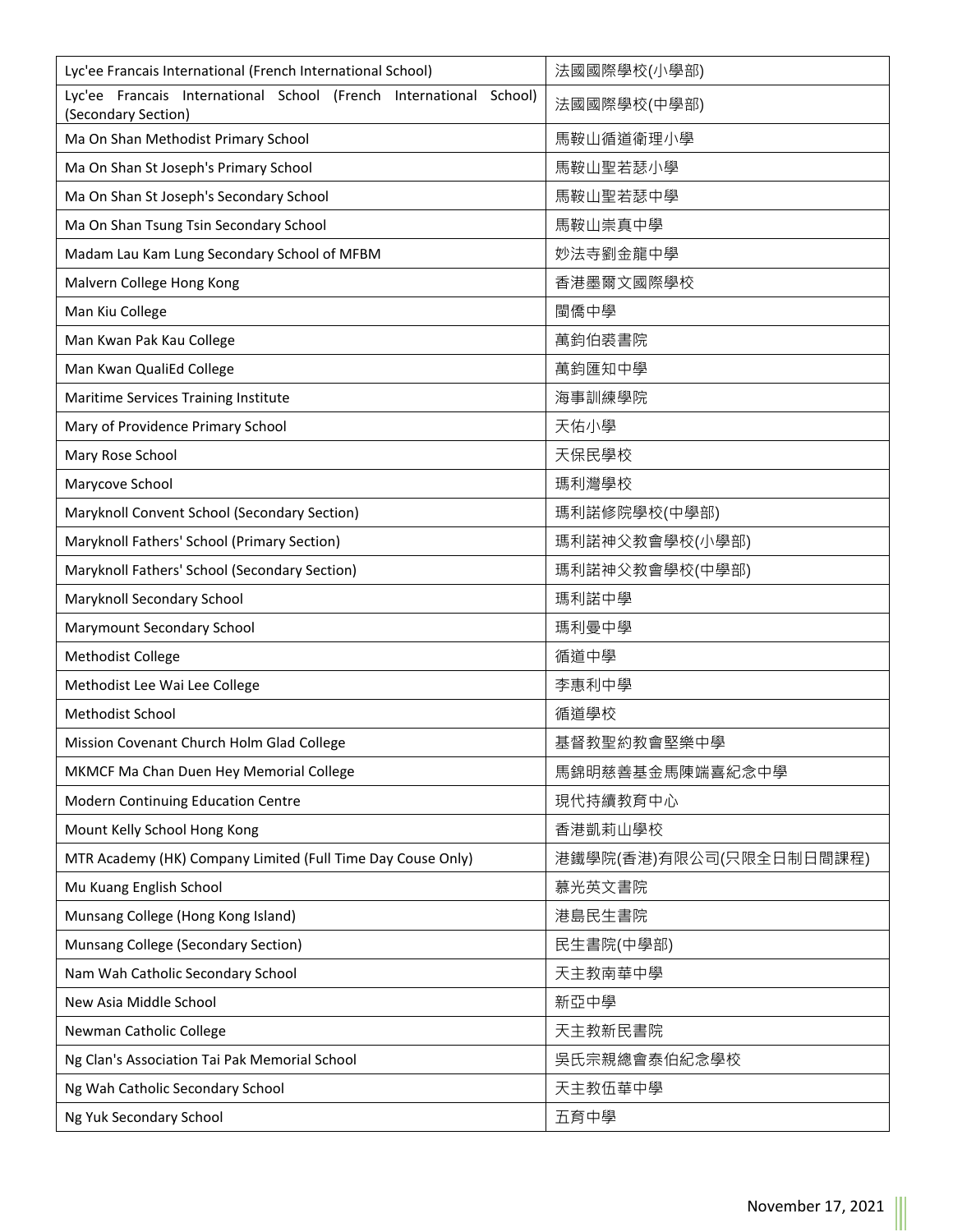| Ning Po College                                                                                                 | 寧波公學                  |
|-----------------------------------------------------------------------------------------------------------------|-----------------------|
| Ning Po No.2 College                                                                                            | 寧波第二中學                |
| NLSI Lui Kwok Pat Fong College                                                                                  | 新生命教育協會呂郭碧鳳中學         |
| NLSI Peace Evangelical Secondary School                                                                         | 新生命教育協會平安福音中學         |
| Nord Anglia International School Hong Kong                                                                      |                       |
| North Point Government Primary School                                                                           | 北角官立小學                |
| North Point Government Primary School (Cloud View Road)                                                         | 北角官立小學(雲景道)           |
| North Point Methodist Primary School                                                                            | 北角衛理小學                |
| Notre Dame College                                                                                              | 獻主會聖母院書院              |
| NTHYK Tai Po District Secondary School                                                                          | 新界鄉議局大埔區中學            |
| NTHYK Yuen Long District Secondary School                                                                       | 新界鄉議局元朗區中學            |
| Hong Kong Metropolitan University Li Ka Shing School of Professional                                            | 香港都會大學李嘉誠專業進修學院(佐敦教學中 |
| <b>Continuing Education (HKSC)</b>                                                                              | 心)                    |
| Hong Kong Metropolitan University Li Ka Shing School of Professional<br>Continuing Education (Kowloon Bay)      | 香港都會大學李嘉誠專業進修學院(九龍灣)  |
| Hong Kong Metropolitan University Li Ka Shing School of Professional<br>Continuing Education (Kwai Hing Campus) | 香港都會大學李嘉誠專業進修學院(葵興校園) |
| Hong Kong Metropolitan University Li Ka Shing School of Professional<br>Continuing Education (Lai King Campus)  | 香港都會大學李嘉誠專業進修學院(荔景校園) |
| Our Lady of the Rosary College                                                                                  | 聖母玫瑰書院                |
| Our Lady's College                                                                                              | 聖母書院                  |
| PAOC Ka Chi Secondary School                                                                                    | 加拿大神召會嘉智中學            |
| Penasia School of Continuing Education (Full Time Day Course Only)                                              | 盈亞持續教育中心(只限全日制日間課程)   |
| Pentecostal Lam Hon Kwong School                                                                                | 五旬節林漢光中學              |
| Pentecostal Yu Leung Fat Primary School                                                                         | 五旬節于良發小學              |
| PHC Wing Kwong College                                                                                          | 五旬節聖潔會永光書院            |
| PLK Chan Yat Primary School                                                                                     | 保良局陳溢小學               |
| PLK Mr & Mrs Chan Pak Keung Tsing Yi School                                                                     | 保良局陳百強伉儷青衣學校          |
| PLK Vicwood KT Chong Sixth Form College                                                                         | 保良局莊啟程預科書院            |
| PLK WWCWD Fung Lee Pui Yiu Primary School                                                                       | 保良局西區婦女福利會馮李佩瑤小學      |
| PLK Yu Lee Mo Fan Memorial School                                                                               | 保良局余李慕芬紀念學校           |
| Po Chiu Catholic Secondary School                                                                               | 天主教普照中學               |
| Po Kok Primary School                                                                                           | 寶覺小學                  |
| Po Kok Secondary School                                                                                         | 寶覺中學                  |
| Po Leung Kok HKTA Yuen Yuen Primary School                                                                      | 保良局香港道教聯合會圓玄小學        |
| Po Leung Kuk Lam Man Chan English Primary School (Sheung Heung Road)                                            | 保良局林文燦英文小學(上鄉道)       |
| Po Leung Kuk Anita LL Chan (Centenary) School                                                                   | 保良局陳麗玲(百周年)學校         |
| Po Leung Kuk Castar Primary School                                                                              | 保良局世德小學               |
| Po Leung Kuk Celine Ho Yam Tong College                                                                         | 保良局何蔭棠中學              |
| Po Leung Kuk Centenary Li Shiu Chung Memorial College                                                           | 保良局百周年李兆忠紀念中學         |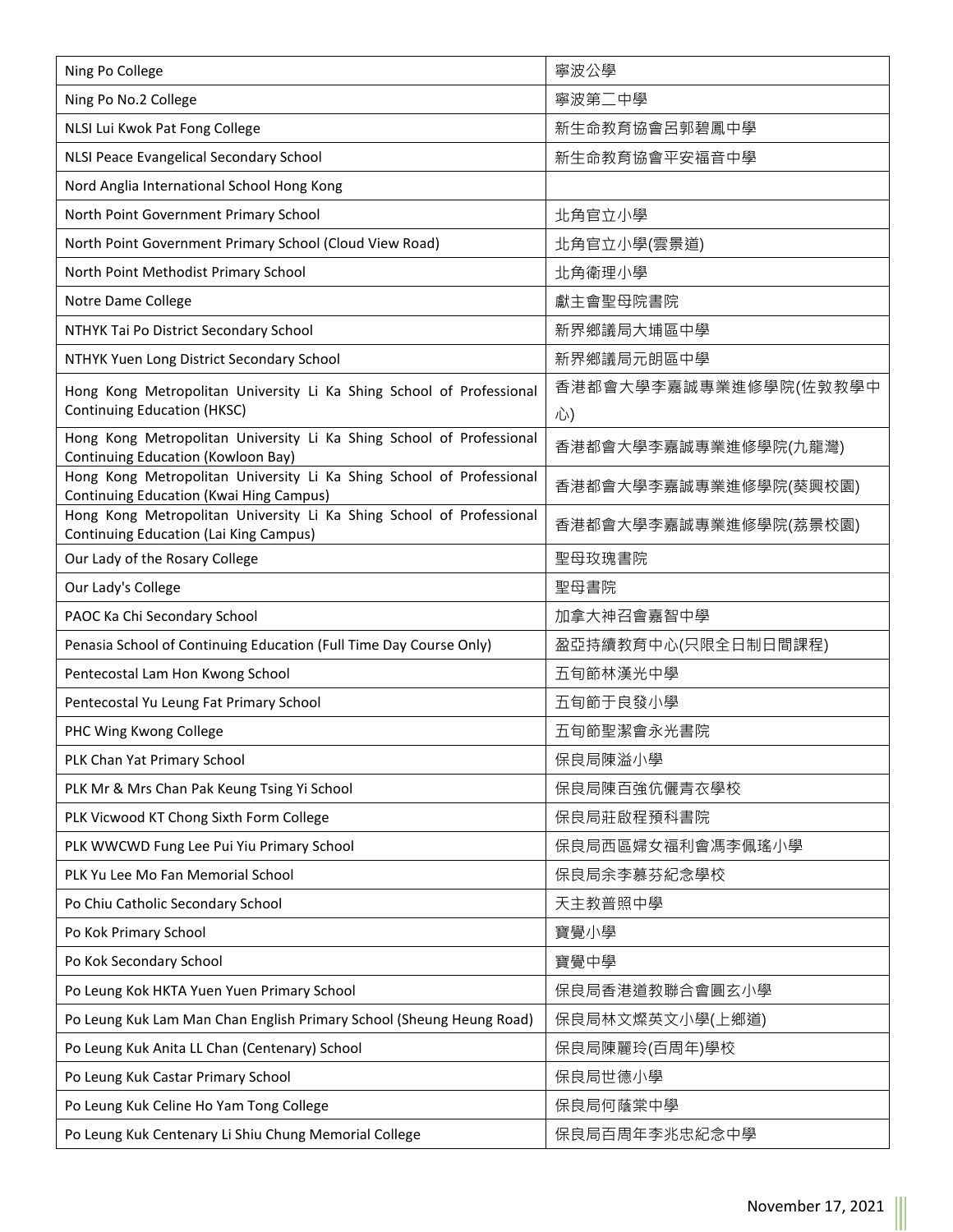| Po Leung Kuk Chee Jing Yin Primary School                                                      | 保良局朱正賢小學                           |
|------------------------------------------------------------------------------------------------|------------------------------------|
| Po Leung Kuk Choi Kai Yau School                                                               | 保良局蔡繼有學校                           |
| Po Leung Kuk Chong Kee Ting Primary School                                                     | 保良局莊啟程小學                           |
| Po Leung Kuk C W Chu College                                                                   | 保良局朱敬文中學                           |
| Po Leung Kuk Dr Jimmy Wong Chi Ho (Tin Sum Valley) Primary School                              | 保良局王賜豪(田心谷)小學                      |
| Po Leung Kuk Fong Wong Kam Chuen Primary School                                                | 保良局方王錦全小學                          |
| Po Leung Kuk Grandmont Primary School                                                          | 保良局錦泰小學                            |
| Po Leung Kuk Ho Yuk Ching (1984) College                                                       | 保良局甲子何玉清中學                         |
| Po Leung Kuk Lam Man Chan English Primary School (Farm Road)                                   | 保良局林文燦英文小學(農圃道)                    |
| Po Leung Kuk Laws Foundation College                                                           | 保良局羅氏基金中學                          |
| Po Leung Kuk Lee Shing Pik College                                                             | 保良局李城璧中學                           |
| Po Leung Kuk Lo Kit Sing (1983) College                                                        | 保良局羅傑承(一九八三)中學                     |
| Po Leung Kuk Ma Kam Ming College                                                               | 保良局馬錦明中學                           |
| Po Leung Kuk Mrs Ma Kam Ming Cheung Fook Sien College                                          | 保良局馬錦明夫人章馥仙中學                      |
| Po Leung Kuk Ngan Po Ling College                                                              | 保良局顏寶鈴書院                           |
| Po Leung Kuk No.1 WH Cheung College                                                            | 保良局第一張永慶中學                         |
| Po Leung Kuk Siu Hon Sum Primary School                                                        | 保良局蕭漢森小學                           |
| Po Leung Kuk Stanley Ho Sau Nan Primary School                                                 | 保良局何壽南小學                           |
| Po Leung Kuk Tang Yuk Tien College                                                             | 保良局董玉娣中學                           |
| Po Leung Kuk Tong Nai Kan Junior Secondary College                                             | 保良局唐乃勤初中書院                         |
| Po Leung Kuk Vicwood KT Chong No.2 Primary School                                              | 保良局莊啟程第二小學                         |
| Po Leung Kuk Wu Chung College                                                                  | 保良局胡忠中學                            |
| Po Leung Kuk Yao Ling Sun College                                                              | 保良局姚連生中學                           |
| Po On Commercial Association Wan Ho Kan Primary School                                         | 寶安商會溫浩根小學                          |
| Po On Commerical Association Wong Siu Ching Secondary School                                   | 寶安商會王少清中學                          |
| Po Yan Oblate Primary School                                                                   | 獻主會溥仁小學                            |
| POH 80th Anniversary Tang Ying Hei College                                                     | 博愛醫院八十週年鄧英喜中學                      |
| POH Tang Pui King Memorial College                                                             | 博愛醫院鄧佩瓊紀念中學                        |
| Pok Oi Hospital Chan Kai Memorial College                                                      | 博愛醫院陳楷紀念中學                         |
| PolyU Hong Kong Community College (Hung Hom Bay Campus)                                        | 理大香港專上學院(紅磡灣校園)                    |
| PolyU Hong Kong Community College (West Kowloon Campus)                                        | 理大香港專上學院(西九龍校園)                    |
| Pooi To Middle School                                                                          | 香港培道中學                             |
| Pope Paul VI College                                                                           | 保祿六世書院                             |
| Precious Blood Primary School (South Horizons)                                                 | 海怡寶血小學                             |
| Precious Blood Secondary School                                                                | 寶血女子中學                             |
| Pro-Act Training and Development Centre (Electrical) (Full Time Day Course<br>Only) - Pokfulam | 卓越培訓發展中心(電機業)(只限全日制日間課<br>程) - 薄扶林 |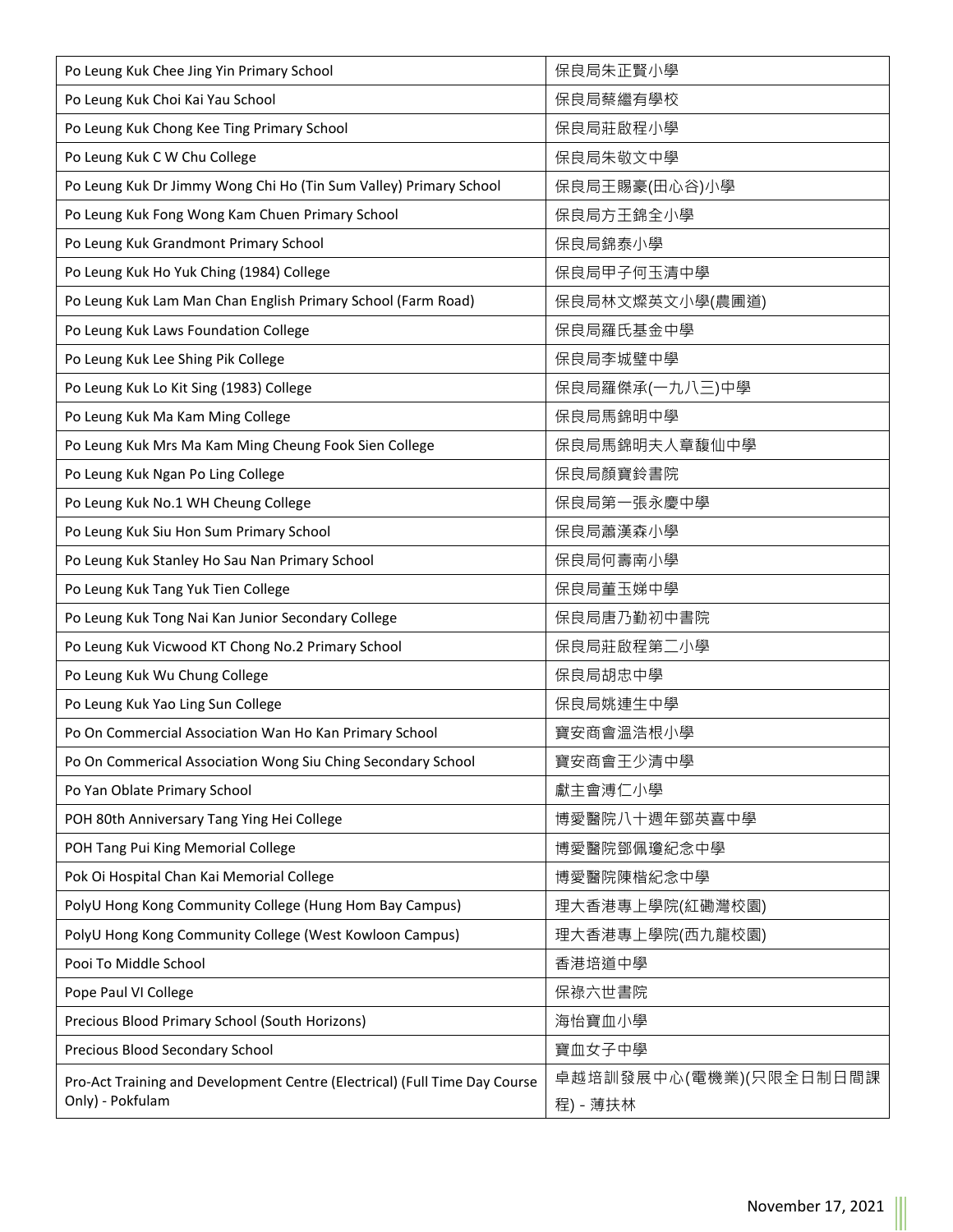| Pro-Act Training and Development Centre (Electrical) (Full Time Day Course<br>Only) - Kwai Chung                       | 卓越培訓發展中心(電機業)(只限全日制日間課<br>程)-葵涌          |
|------------------------------------------------------------------------------------------------------------------------|------------------------------------------|
| Pro-Act Training and Development Centre (Automobile) (Full Time Day<br>Course Only)                                    | 卓越培訓發展中心(汽車業)(只限全日制日間課<br>程)             |
| Pro-Act Training and Development Centre (Fashion Textiles) (Full Time Day<br>Course Only)                              | 卓越培訓發展中心(時裝紡織業)(只限全日制日間<br>課程)           |
| Pro-Act Training and Development Centre (Gas) (Full Time Day Course Only)                                              | 卓越培訓發展中心(氣體燃料業)(只限全日制日間<br>課程)           |
| Pro-Act Training and Development Centre (Jewellery) (Full Time Day Course<br>Only)                                     | 卓越培訓發展中心(珠寶業)(只限全日制日間課<br>程)             |
| Pro-Act Training and Development Centre (Mechanical) (Full Time Day<br>Course Only) - Kowloon Bay                      | 卓越培訓發展中心(機械業)(只限全日制日間課<br>程) - 九龍灣       |
| Pro-Act Training and Development Centre (Welding) (Full Time Day Course<br>Only)                                       | 卓越培訓發展中心(焊接業)(只限全日制日間課<br>程)             |
| Pui Ching Middle School                                                                                                | 香港培正中學                                   |
| Pui Ching Primary School                                                                                               | 香港培正小學                                   |
| Pui Kiu College (Primary Section)                                                                                      | 培僑書院(小學部)                                |
| Pui Kiu College (Secondary Section)                                                                                    | 培僑書院(中學部)                                |
| Pui Kiu Middle School                                                                                                  | 培僑中學                                     |
| Pui Shing Catholic Secondary School                                                                                    | 天主教培聖中學                                  |
| Pui Tak Canossian College                                                                                              | 嘉諾撒培德書院                                  |
| Pui Tak Canossian Primary School                                                                                       | 嘉諾撒培德學校                                  |
| Pui Ying Secondary School                                                                                              | 培英中學                                     |
| Pun U Association Wah Yan Primary School                                                                               | 番禺會所華仁小學                                 |
| Q Language Ltd (Full Time Day Course Only)                                                                             |                                          |
| QESOSA Tong Kwok Wah Secondary School                                                                                  | 伊利沙伯中學舊生會湯國華中學                           |
| <b>Oueen Elizabeth School</b>                                                                                          | 伊利沙伯中學                                   |
| Queen Elizabeth School Old Students' Association Secondary School                                                      | 伊利沙伯中學舊生會中學                              |
| Queen's College Old Boys' Association Secondary School                                                                 | 皇仁舊生會中學                                  |
| Raimondi College                                                                                                       | 高主教書院                                    |
| RCHK Island West Hong Chi Morninghope School                                                                           | 香港西區扶輪社匡智晨輝學校                            |
| Renaissance College                                                                                                    | 啟新書院                                     |
| Rhenish Church Pang Hok Ko Memorial College                                                                            | 禮賢會彭學高紀念中學                               |
| Rosaryhill Secondary School                                                                                            | 玫瑰崗中學                                    |
| RTC Gaia School                                                                                                        | 鄉師自然學校                                   |
| Rudolf Steiner Education Foundation Hong Kong Maria College (Full Time<br>F.4-F.6 and Full Time Degree Programme Only) | 香港華德福教育基金會瑪利亞書院(只限中四至<br>中六及全日制日間學士學位課程) |
| Sacred Heart Canossian College                                                                                         | 嘉諾撒聖心書院                                  |
|                                                                                                                        |                                          |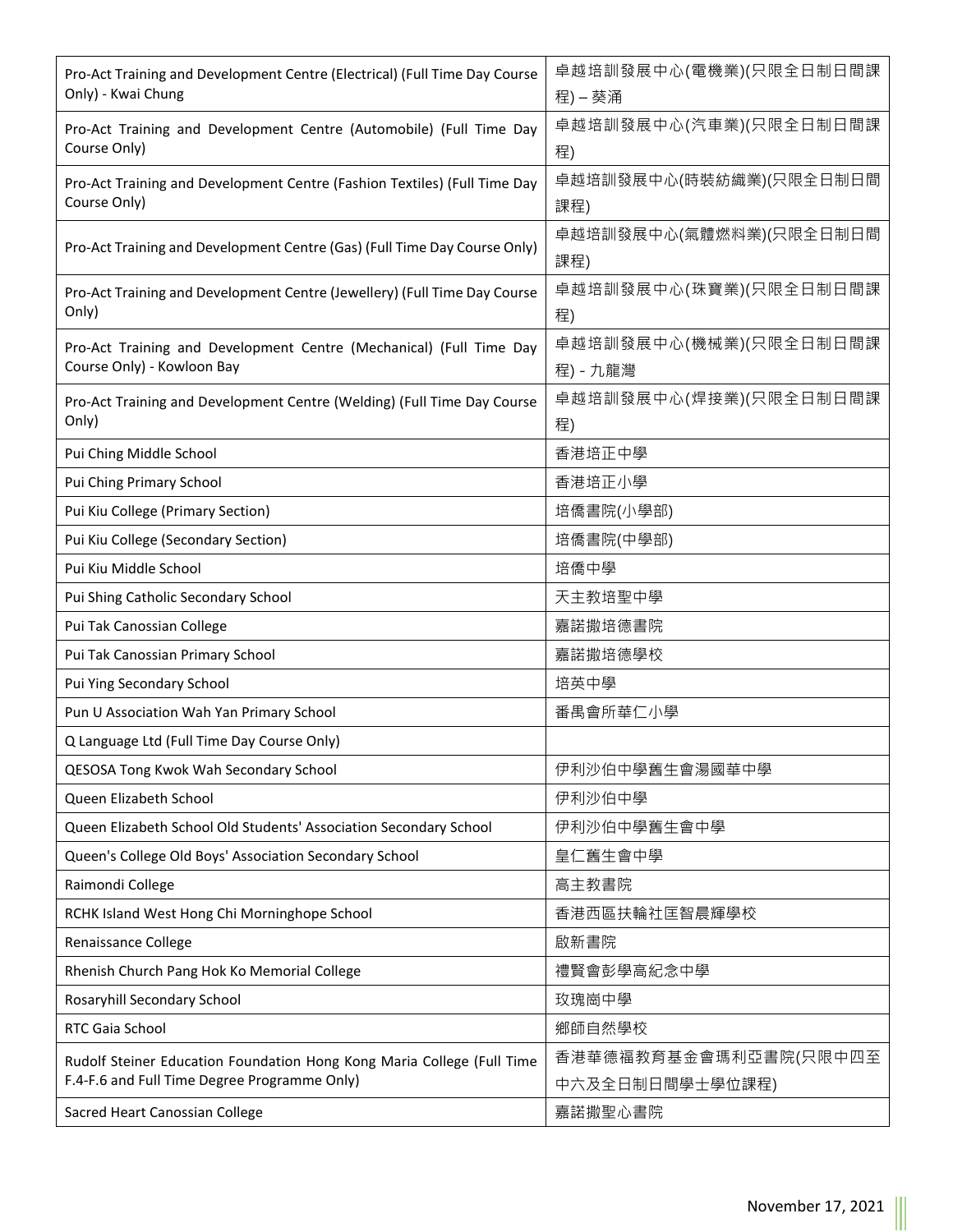| Sacred Heart Canossian School                                                               | 嘉諾撒聖心學校                        |
|---------------------------------------------------------------------------------------------|--------------------------------|
| SAHK B M Kotewall Memorial School                                                           | 香港耀能協會羅怡基紀念學校                  |
| SAHK Jockey Club Elaine Field School                                                        | 香港耀能協會賽馬會田綺玲學校                 |
| Sai Kung Central Lee Siu Yam Memorial School                                                | 西貢中心李少欽紀念學校                    |
| Sai Kung Sung Tsun Catholic School (Primary Section)                                        | 西貢崇真天主教學校(小學部)                 |
| Sai Kung Sung Tsun Catholic School (Secondary Section)                                      | 西貢崇真天主教學校(中學部)                 |
| Saint Too Sear Rogers International School                                                  | 聖道弘爵國際學校                       |
| SALEM - Immanuel Lutheran College                                                           | 南亞路德會沐恩中學                      |
| Salesian School                                                                             | 慈幼學校                           |
| Salesian English School                                                                     | 慈幼英文學校                         |
| Salesian Yip Hon Millennium Primary School                                                  | 慈幼葉漢千禧小學                       |
| Salesian Yip Hon Primary School                                                             | 慈幼葉漢小學                         |
| Salesians of Don Bosco Ng Siu Mui Secondary School                                          | 天主教慈幼會伍少梅中學                    |
| Salvation Army Shek Wu School                                                               | 救世軍石湖學校                        |
| Salvation Army Tin Ka Ping School                                                           | 救世軍田家炳學校                       |
| Salvation Army William Booth Secondary School                                               | 救世軍卜維廉中學                       |
| Sam Shui Natives Association Huen King Wing School                                          | 三水同鄉會禤景榮學校                     |
| Samuel School                                                                               | 撒母耳學校                          |
| San Wui Commercial Society Chan Pak Sha School                                              | 新會商會陳白沙紀念中學                    |
| San Wui Commercial Society Secondary School                                                 | 新會商會中學                         |
| San Wui Commerical Society YMCA of Hong Kong Christian School                               | 新會商會港青基信學校                     |
| Sau Mau Ping Catholic Primary School                                                        | 秀茂坪天主教小學                       |
| Saviour Lutheran School                                                                     | 路德會救主學校                        |
| School for Higher and Professional Education - Chai Wan (Full Time Day<br>Course only)      | 才晉高等教育學院 - 柴灣(只限全日制日間課程)       |
| School for Higher and Professional Education - DI & LWL (Full Time Day<br>Course only)      | 才晉高等教育學院 - 李惠利(只限全日制日間課<br>程)  |
| School for Higher and Professional Education - Kwun Tong (Full Time Day<br>Course only)     | 才晉高等教育學院 - 觀塘(只限全日制日間課程)       |
| School for Higher and Professional Education - Morrison Hill (Full Time Day<br>Course only) | 才晉高等教育學院 - 摩理臣山(只限全日制日間<br>課程) |
| School for Higher and Professional Education - Sha Tin (Full Time Day Course<br>only)       | 才晉高等教育學院 - 沙田(只限全日制日間課程)       |
| School for Higher and Professional Education - Tsing Yi (Full Time Day<br>Course only)      | 才晉高等教育學院 - 青衣(只限全日制日間課程)       |
| School for Higher and Professional Education - Tuen Mun (Full Time Day<br>Course only)      | 才晉高等教育學院 - 屯門(只限全日制日間課程)       |
| School of Continuing and Professional Education City University of Hong<br>Kong (SCOPE)     | 香港城市大學專業進修學院                   |
| School of Continuing and Professional Studies, The Chinese University of                    | 香港中文大學專業進修學院 - 中環教學中心(只        |
| Hong Kong - Central Learning Centre (Full Time Day Course Only)                             | 限全日制日間課程)                      |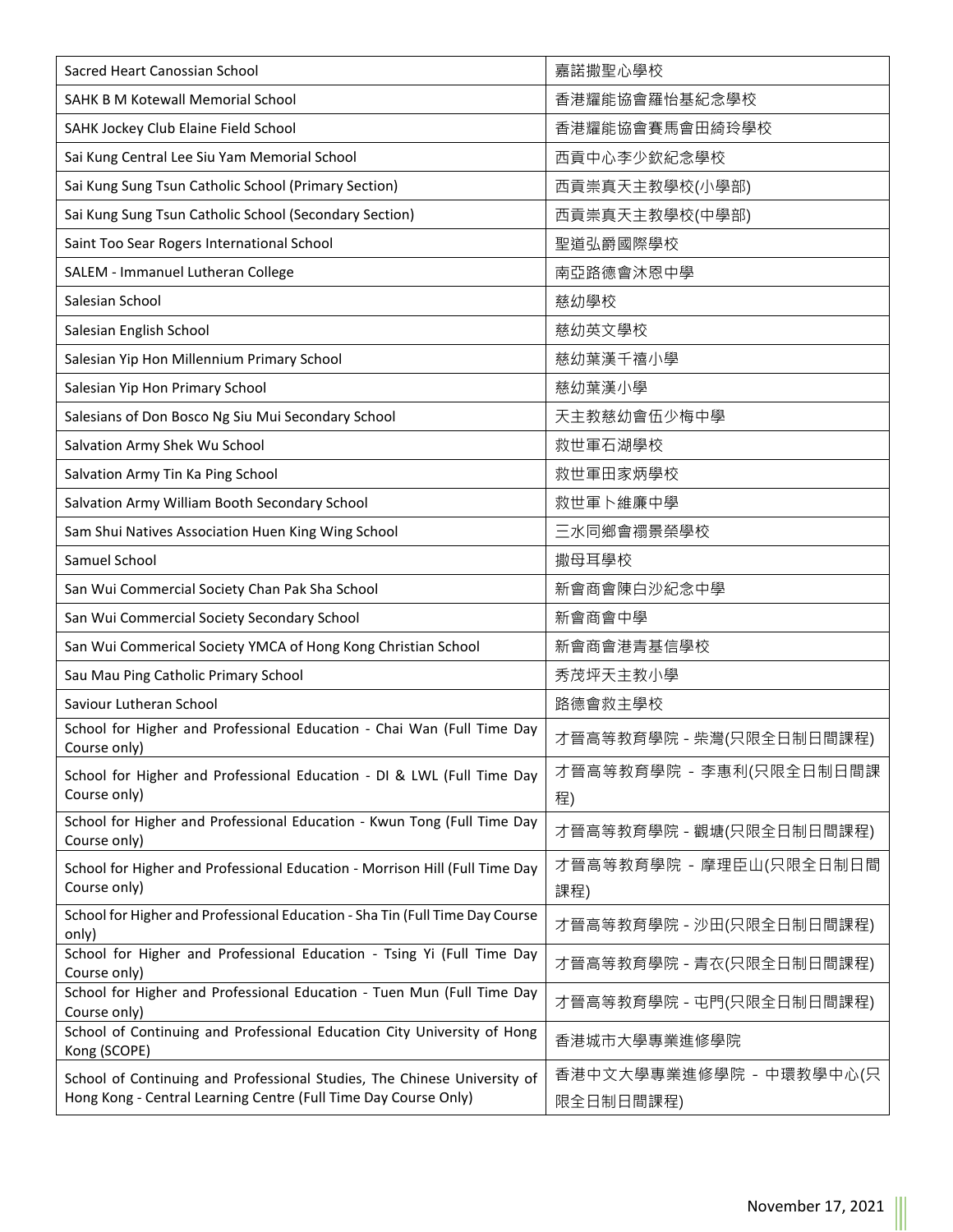| School of Continuing and Professional Studies, The Chinese University of<br>Hong Kong - Tseung Kwan O Learning Centre (Full Time Day Course Only)                     | 香港中文大學專業進修學院 - 將軍澳教學中心<br>(只限全日制日間課程)     |
|-----------------------------------------------------------------------------------------------------------------------------------------------------------------------|-------------------------------------------|
| School of Continuing and Professional Studies, The Chinese University of<br>Hong Kong - Tsim Sha Tsui Railway Plaza Headquarter Office (Full Time Day<br>Course Only) | 香港中文大學專業進修學院 - 尖沙咀鐵路大廈總<br>辦事處(只限全日制日間課程) |
| School of Continuing and Professional Studies, The Chinese University of<br>Hong Kong - Tsimshatsui East Ocean Centre Learning Centre (Full Time Day<br>Course Only)  | 香港中文大學專業進修學院 - 尖沙咀東海教學中<br>心(只限全日制日間課程)   |
| School of Continuing and Professional Studies, The Chinese University of<br>Hong Kong - Tsimshatsui Oriental Learning Centre (Full Time Day Course<br>Only)           | 香港中文大學專業進修學院 - 尖沙咀安年教學中<br>心(只限全日制日間課程)   |
| School of General Nursing, Queen Elizabeth Hospital                                                                                                                   | 伊利沙伯醫院普通科護士學校                             |
| School of Nursing Hong Kong Baptist Hospital (Higher Diploma in General<br>Nursing/Enrolled Nurse)                                                                    | 香港浸信會醫院護士學校(普通科護理高級文憑<br>登記護士課程)          |
| School of Nursing, Union Hospital - Higher Diploma in General Nursing<br>(Enrolled Nurse) Programme                                                                   | 仁安醫院護士訓練學校 - 普通科護理高級文憑課<br>程(登記護士)        |
| School of Professional Education and Executive Development The Hong<br>Kong Polytechnic University - Hoi Ting Road (Full Time Degree Programme<br>Only)               | 香港理工大學專業進修學院 - 海庭道(只限全日<br>制學士課程)         |
| School of Professional Education and Executive Development The Hong<br>Kong Polytechnic University - Hung Lok Road (Full Time Degree Programme<br>Only)               | 香港理工大學專業進修學院 - 紅樂道(只限全日<br>制學士課程)         |
| School of Professional Education and Executive Development The Hong<br>Kong Polytechnic University (Full Time Degree Programme Only)                                  | 香港理工大學專業進修學院(只限全日制學士課<br>程)               |
| Scientia Secondary School                                                                                                                                             | 創知中學                                      |
| Semple Memorial Secondary School                                                                                                                                      | 深培中學                                      |
| Shak Chung Shan Memorial Catholic Primary School                                                                                                                      | 天主教石鐘山紀念小學                                |
| Sham Shui Po Government Primary School                                                                                                                                | 深水埗官立小學                                   |
| Sham Tseng Catholic Primary School                                                                                                                                    | 深井天主教小學                                   |
| Shanghai Alumni Primary School                                                                                                                                        | 滬江小學                                      |
| <b>Shatin College</b>                                                                                                                                                 | 沙田學院                                      |
| Shatin Government Secondary School                                                                                                                                    | 沙田官立中學                                    |
| Shatin Methodist College                                                                                                                                              | 沙田循道衞理中學                                  |
| Shatin Methodist Primary School                                                                                                                                       | 沙田循道衛理小學                                  |
| Shatin Public School                                                                                                                                                  | 沙田公立學校                                    |
| Shatin Pui Ying College                                                                                                                                               | 沙田培英中學                                    |
| Shatin Tsung Tsin Secondary School                                                                                                                                    | 沙田崇真中學                                    |
| Shau Kei Wan East Government Secondary School                                                                                                                         | 筲箕灣東官立中學                                  |
| Shau Kei Wan Government Secondary School                                                                                                                              | 筲箕灣官立中學                                   |
| Shek Lei Catholic Primary School                                                                                                                                      | 石籬天主教小學                                   |
| Shek Lei Catholic Secondary School                                                                                                                                    | 石籬天主教中學                                   |
| Shek Lei St John's Catholic Primary School                                                                                                                            | 石籬聖若望天主教小學                                |
| Shema Academy                                                                                                                                                         | 示昕學校                                      |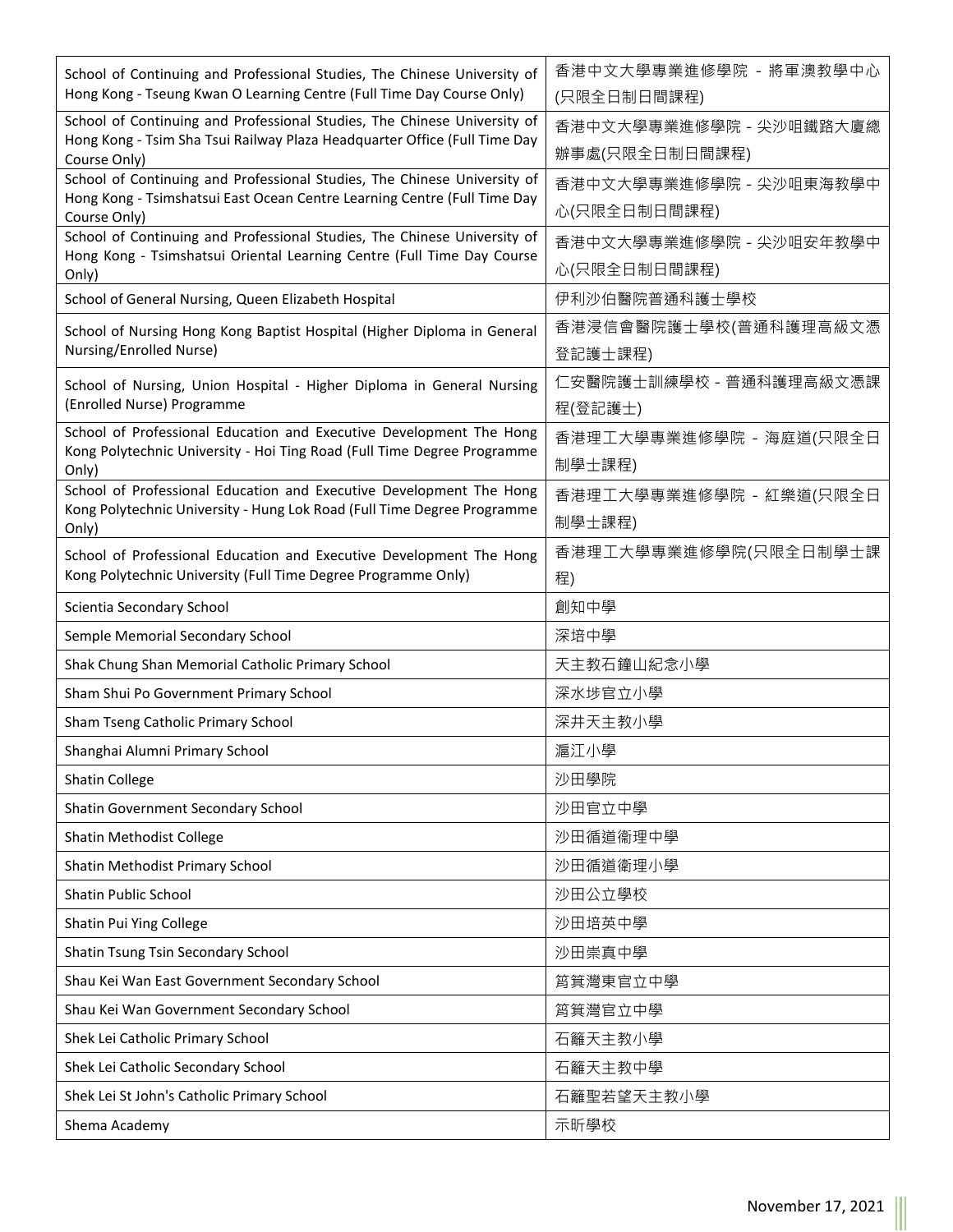| Sheung Shui Government Secondary School                        | 上水官立中學        |
|----------------------------------------------------------------|---------------|
| Shine Skills Centre (Kwun Tong)                                | 展亮技能發展中心(觀塘)  |
| Shine Skills Centre (Pokfulam)                                 | 展亮技能發展中心(薄扶林) |
| Shine Skills Centre (Tuen Mun)                                 | 展亮技能發展中心(屯門)  |
| Shun Lee Catholic Secondary School                             | 順利天主教中學       |
| Shun Tak Fraternal Association Cheng Yu Tung Secondary School  | 順德聯誼總會鄭裕彤中學   |
| Shung Tak Catholic English College                             | 天主教崇德英文書院     |
| Si Yuan School of The Precious Blood                           | 寶血會思源學校       |
| Sing Yin Secondary School                                      | 聖言中學          |
| Singapore International School (Hong Kong) (Primary Section)   | 新加坡國際學校(小學部)  |
| Singapore International School (Hong Kong) (Secondary Section) | 新加坡國際學校(中學部)  |
| SKH Bishop Baker Secondary School                              | 聖公會白約翰會督中學    |
| SKH Bishop Mok Sau Tseng Secondary School                      | 聖公會莫壽增會督中學    |
| SKH Chai Wan St Michael's Primary School                       | 聖公會柴灣聖米迦勒小學   |
| SKH Chan Young Secondary School                                | 聖公會陳融中學       |
| SKH Good Shepherd Primary School                               | 聖公會牧愛小學       |
| SKH Ho Chak Wan Primary School                                 | 聖公會何澤芸小學      |
| SKH Holy Carpenter Secondary School                            | 聖公會聖匠中學       |
| SKH Holy Trinity Church Secondary School                       | 聖公會聖三一堂中學     |
| SKH Kei Hau Secondary School                                   | 聖公會基孝中學       |
| SKH Kei Tak Primary School                                     | 聖公會基德小學       |
| SKH Lam Kau Mow Secondary School                               | 聖公會林裘謀中學      |
| SKH Lam Woo Memorial Secondary School                          | 聖公會林護紀念中學     |
| SKH Lee Shiu Keung Primary School                              | 聖公會李兆強小學      |
| SKH Leung Kwai Yee Secondary School                            | 聖公會梁季彝中學      |
| SKH Li Fook Hing Secondary School                              | 聖公會李福慶中學      |
| SKH Li Ping Secondary School                                   | 聖公會李炳中學       |
| SKH Ling Oi Primary School                                     | 聖公會靈愛小學       |
| SKH Lui Ming Choi Memorial Primary School                      | 聖公會呂明才紀念小學    |
| SKH Lui Ming Choi Secondary School                             | 聖公會呂明才中學      |
| SKH St Andrew's Primary School                                 | 聖公會聖安德烈小學     |
| <b>SKH St Benedict's School</b>                                | 聖公會聖本德中學      |
| SKH St Clement's Primary School                                | 聖公會聖紀文小學      |
| SKH St James' Primary School                                   | 聖公會聖雅各小學      |
| SKH St John's Tsang Shiu Tim Primary School                    | 聖公會聖約翰曾肇添小學   |
| SKH St Mary's Church Mok Hing Yiu College                      | 聖公會聖馬利亞堂莫慶堯中學 |
| SKH St Simon's Lui Ming Choi Secondary School                  | 聖公會聖西門呂明才中學   |
| SKH St Thomas' Primary School                                  | 聖公會聖多馬小學      |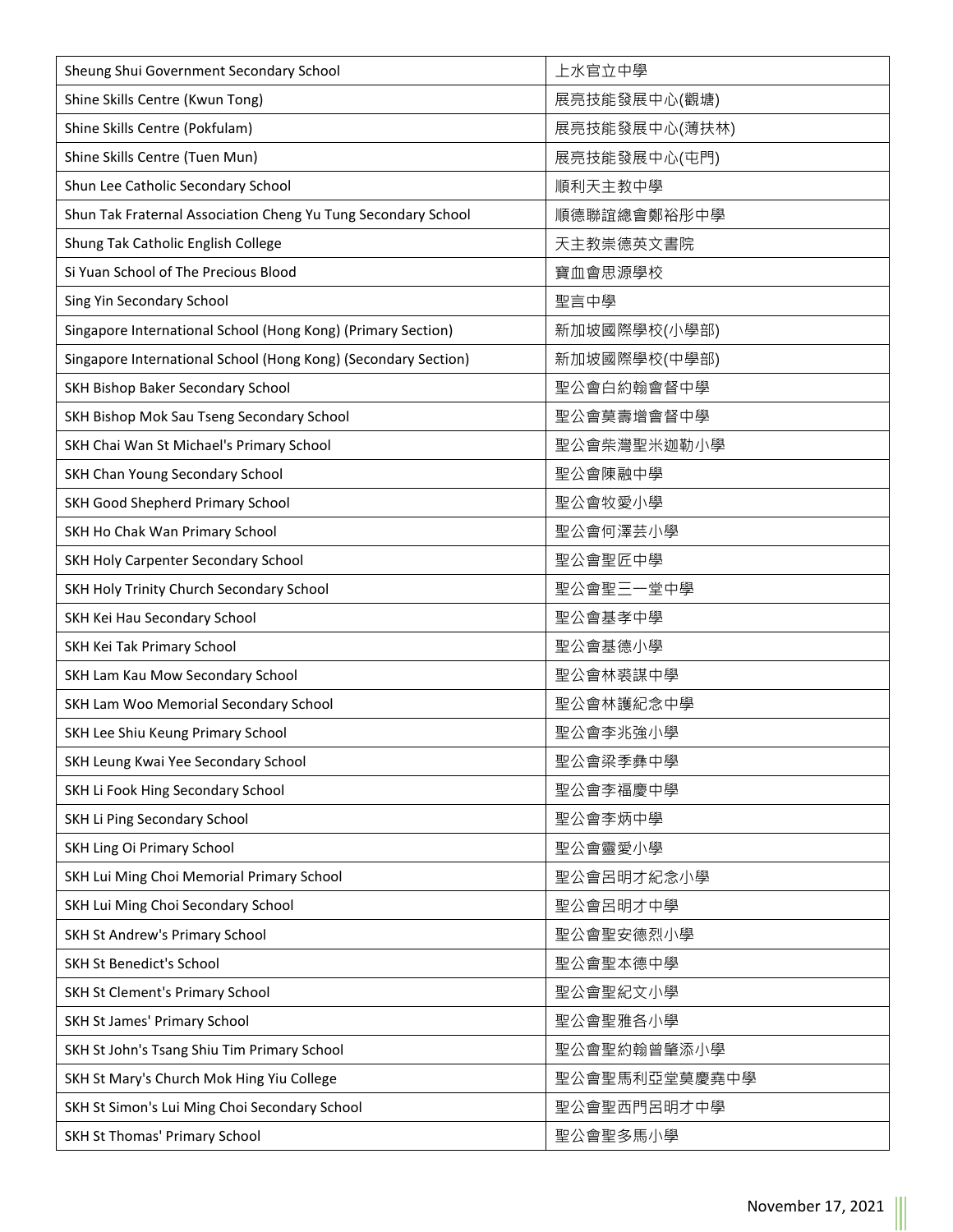| SKH Tang Shiu Kin Secondary School                      | 聖公會鄧肇堅中學        |
|---------------------------------------------------------|-----------------|
| SKH Tin Wan Chi Nam Primary School                      | 聖公會田灣始南小學       |
| SKH Tsang Shiu Tim Secondary School                     | 聖公會曾肇添中學        |
| SKH Tsoi Kung Po Secondary School                       | 聖公會蔡功譜中學        |
| SKH Wei Lun Primary School                              | 聖公會偉倫小學         |
| SKH Yan Laap Memorial Primary School                    | 聖公會仁立紀念小學       |
| SKH Yautong Kei Hin Primary School                      | 聖公會油塘基顯小學       |
| SKH Yuen Chen Maun Chen Primary School                  | 聖公會阮鄭夢芹小學       |
| SKH Yuen Chen Maun Chen Jubilee Primary School          | 聖公會阮鄭夢芹銀禧小學     |
| SMKMCF Ma Ko Pan Memorial College                       | 馬錦明慈善基金馬可賓紀念中學  |
| Society of Boys' Centres Chak Yan Centre School         | 香港扶幼會則仁中心學校     |
| Society of Boys' Centres Hui Chung Sing Memorial School | 香港扶幼會許仲繩紀念學校    |
| Society of Boys' Centres Shing Tak Centre School        | 香港扶幼會盛德中心學校     |
| South Tuen Mun Government Secondary School              | 南屯門官立中學         |
| SRBCEPSA Ho Sau Ki School                               | 柏立基教育學院校友會何壽基學校 |
| Stamford American School Hong Kong                      |                 |
| St Andrew's Catholic Primary School                     | 天主教聖安德肋小學       |
| St Antonius Girls' College                              | 聖安當女書院          |
| St Antonius Primary School                              | 聖安當小學           |
| St Bonaventure Catholic Primary School                  | 聖文德天主教小學        |
| St Bonaventure College & High School                    | 聖文德書院           |
| St Catharine's School for Girls                         | 聖傑靈女子中學         |
| St Francis' Canossian College                           | 嘉諾撒聖方濟各書院       |
| St Francis of Assisi's Caritas School                   | 聖方濟愛德小學         |
| St Francis of Assisi's College                          | 聖芳濟各書院          |
| St Francis Xavier's College                             | 聖芳濟書院           |
| St Francis Xavier's School (Tsuen Wan)                  | 荃灣聖芳濟中學         |
| St Gloria College (Kowloon)                             | 聖迦利亞書院(九龍)      |
| St Joan of Arc Secondary School                         | 聖貞德中學           |
| St Joseph's Anglo Chinese Primary School                | 聖若瑟英文小學         |
| St Joseph's Anglo Chinese School                        | 聖若瑟英文中學         |
| St Joseph's College                                     | 聖若瑟書院           |
| St Louis School (Secondary Section)                     | 聖類斯中學(中學部)      |
| St Mark's School                                        | 聖馬可中學           |
| St Mary's Canossian College (Secondary Section)         | 嘉諾撒聖瑪利書院(中學部)   |
| St Paul's Co-educational College                        | 聖保羅男女中學         |
| St Paul's College                                       | 聖保羅書院           |
| St Paul's Convent School (Primary Section)              | 聖保祿學校(小學部)      |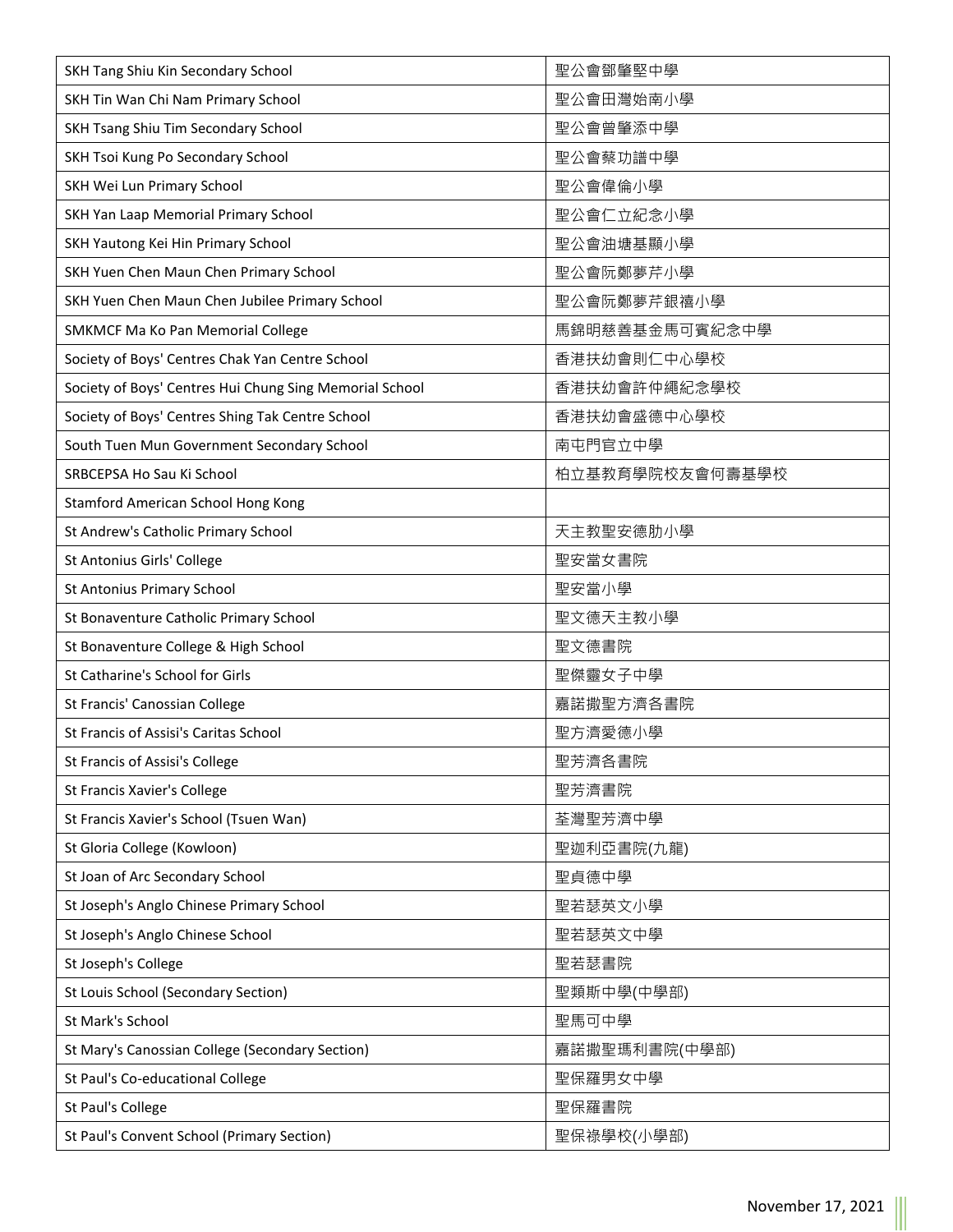| St Paul's Convent School (Secondary Section)                           | 聖保祿學校(中學部)            |
|------------------------------------------------------------------------|-----------------------|
| St Paul's Primary Catholic School                                      | 聖保祿天主教小學              |
| St Paul's School (Lam Tin)                                             | 藍田聖保祿中學               |
| St Paul's Secondary School                                             | 聖保祿中學                 |
| St Peter's Catholic Primary School                                     | 聖伯多祿天主教小學             |
| St Peter's Secondary School                                            | 聖伯多祿中學                |
| St Rose of Lima's College                                              | 聖羅撒書院                 |
| St Rose of Lima's School                                               | 聖羅撒學校                 |
| St Stephen's Church College                                            | 聖士提反堂中學               |
| St Stephen's College                                                   | 聖士提反書院                |
| St Stephen's College Preparatory School                                | 聖士提反書院附屬小學            |
| St Teresa Secondary School                                             | 德蘭中學                  |
| St Teresa's Hospital School of Nursing (Pre-Enrolment General Training | 聖德肋撒醫院護士學校(只限普通科登記護士訓 |
| only)                                                                  | 練課程)                  |
| Stewards Pooi Kei College                                              | 香港神託會培基書院             |
| Stewards Pooi Kei Primary School                                       | 培基小學                  |
| Stewards Pooi Tun Secondary School                                     | 香港神託會培敦中學             |
| STFA Lee Shau Kee College                                              | 順德聯誼總會李兆基中學           |
| STFA Leung Kau Kui College                                             | 順德聯誼總會梁銶琚中學           |
| <b>STFA Seaward Woo College</b>                                        | 順德聯誼總會胡兆熾中學           |
| STFA Tam Pak Yu College                                                | 順德聯誼總會譚伯羽中學           |
| STFA Yung Yau College                                                  | 順德聯誼總會翁祐中學            |
| Sunderland Hong Kong Campus                                            |                       |
| Ta Ku Ling Ling Ying Public School                                     | 打鼓嶺嶺英公立學校             |
| Tai Kok Tsui Catholic Primary School                                   | 大角嘴天主教小學              |
| Tai Kok Tsui Catholic Primary School (Hoi Fan Road)                    | 大角嘴天主教小學(海帆道)         |
| Tai Kwong Hilary College                                               | 大光德萃書院                |
| Tai Po Baptist Public School                                           | 大埔浸信會公立學校             |
| Tai Po Methodist School                                                | 大埔循道衛理小學              |
| Tai Po Old Market Public School                                        | 大埔舊墟公立學校              |
| Tai Po Old Market Public School (Plover Cove)                          | 大埔舊墟公立學校(寶湖道)         |
| Tai Po Sam Yuk Secondary School                                        | 大埔三育中學                |
| TaiKoo Primary School                                                  | 太古小學                  |
| Tak Nga Primary School                                                 | 德雅小學                  |
| Tak Nga Secondary School                                               | 德雅中學                  |
| Tak Oi Secondary School                                                | 德愛中學                  |
| Tak Sun Secondary School                                               | 德信中學                  |
| Tang King Po School                                                    | 鄧鏡波學校                 |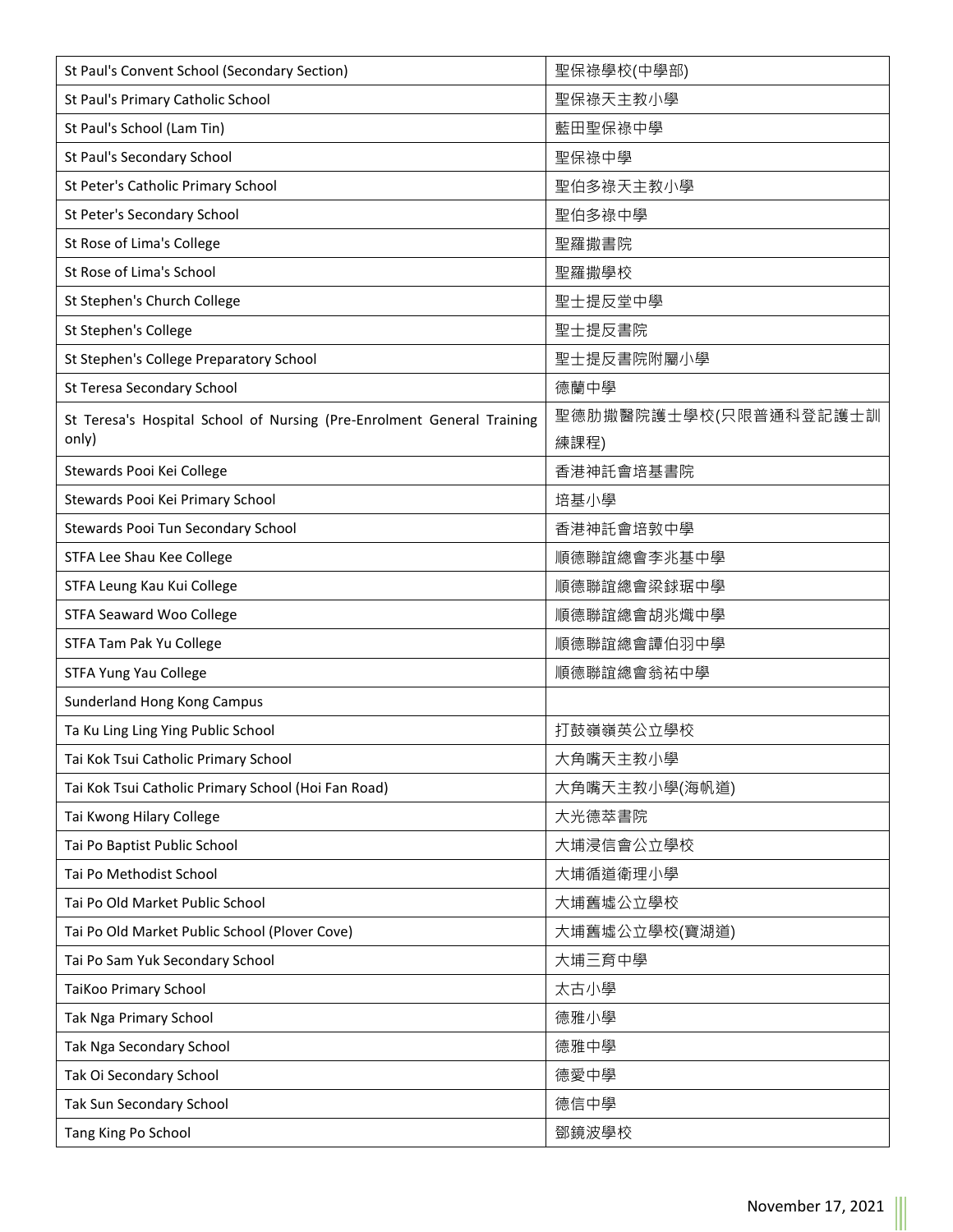| Tang Shiu Kin Victoria Government Secondary School                             | 鄧肇堅維多利亞官立中學                    |
|--------------------------------------------------------------------------------|--------------------------------|
| <b>Taoist Ching Chung Primary School</b>                                       | 道教青松小學                         |
| Taoist Ching Chung Primary School (Wu King Estate)                             | 道教青松小學(湖景邨)                    |
| Technological and Higher Education Institute of Hong Kong - Chai Wan           | 香港高等教育科技學院 - 柴灣                |
| Technological and Higher Education Institute of Hong Kong - Tsing Yi           | 香港高等教育科技學院 - 青衣                |
| Textile Institute American Chamber of Commerce Woo Hon Fai Secondary<br>School | 紡織學會美國商會胡漢輝中學                  |
| The Chinese Foundation Secondary School                                        | 中華基金中學                         |
| The Chinese University of Hong Kong                                            | 香港中文大學                         |
| The Education University of Hong Kong                                          | 香港教育大學                         |
| The ELCHK Wo Che Lutheran School                                               | 基督教香港信義會禾輋信義學校                 |
| The Hang Seng University of Hong Kong                                          | 香港恒生大學                         |
| The Harbour School                                                             | 港灣學校                           |
| The Hong Kong Academy for Performing Arts                                      | 香港演藝學院                         |
| The Hong Kong Polytechnic University                                           | 香港理工大學                         |
| The Hong Kong University of Science and Technology                             | 香港科技大學                         |
| The Little Flower's Catholic Primary School                                    | 天主教聖華學校                        |
| The Methodist Church HK Wesley College                                         | 衞理中學                           |
| The Prince Philip Dental Hospital                                              | 菲臘牙科醫院                         |
| The University of Hong Kong                                                    | 香港大學                           |
| The Yuen Yuen Institute Chan Kwok Chiu Hing Tak Primary School                 | 圓玄學院陳國超興德小學                    |
| The Yuen Yuen Institute MFBM Nei Ming Chan Lui Chung Tak Memorial<br>College   | 圓玄學院妙法寺內明陳呂重德紀念中學              |
| The YWCA Hioe Tjo Yoeng College                                                | 基督教女青年會丘佐榮中學                   |
| Times College (Sham Shui Po) (Full Time Day Course F.4-F.6 Only)               | 當代書院(深水埗) (只限全日制日間中四至中六<br>課程) |
| Tin Ka Ping Secondary School                                                   | 田家炳中學                          |
| Tin Shui Wai Government Primary School                                         | 天水圍官立小學                        |
| Tin Shui Wai Government Secondary School                                       | 天水圍官立中學                        |
| Tin Shui Wai Methodist College                                                 | 天水圍循道衛理中學                      |
| Tin Shui Wai Methodist Primary School                                          | 天水圍循道衞理小學                      |
| Toi Shan Association College                                                   | 台山商會中學                         |
| True Light Girls' College                                                      | 真光女書院                          |
| True Light Middle School of Hong Kong (Secondary Section)                      | 香港真光中學(中學部)                    |
| Tsang Mui Millennium School                                                    | 曾梅千禧學校                         |
| Tsang Pik Shan (Sung Lan) Secondary School                                     | 曾璧山(崇蘭)中學                      |
| Tseung Kwan O Government Secondary School                                      | 將軍澳官立中學                        |
| Tsing Yi Trade Association Primary School                                      | 青衣商會小學                         |
| Tsuen Wan Catholic Primary School                                              | 荃灣天主教小學                        |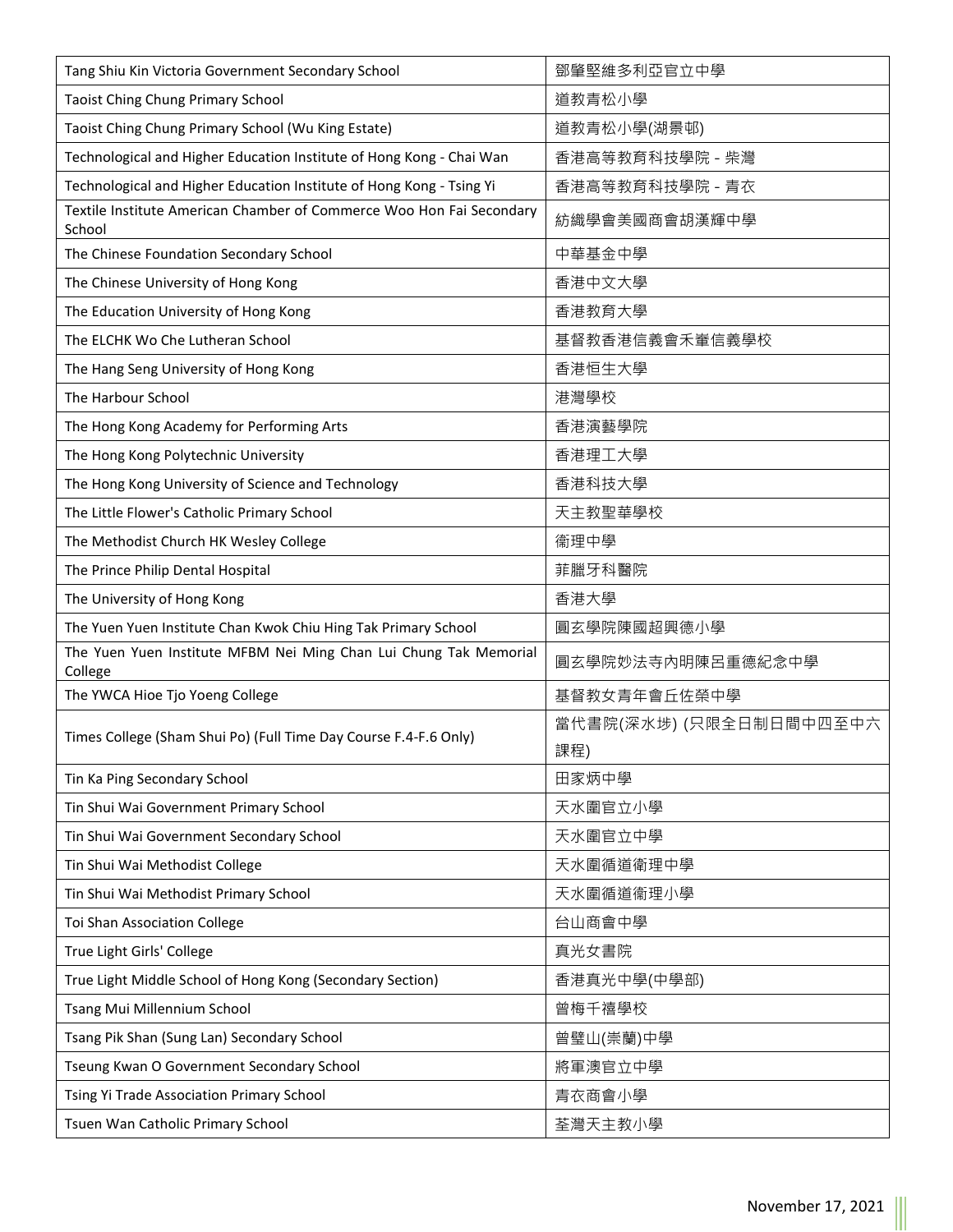| Tsuen Wan Government Secondary School                 | 荃灣官立中學        |
|-------------------------------------------------------|---------------|
| Tsuen Wan Public Ho Chuen Yiu Memorial College        | 荃灣公立何傳耀紀念中學   |
| Tsuen Wan Public Ho Chuen Yiu Memorial Primary School | 荃灣公立何傳耀紀念小學   |
| Tsung Tsin Christian Academy                          | 基督教崇真中學       |
| <b>Tsung Tsin College</b>                             | 崇真書院          |
| Tsung Tsin Middle School                              | 崇正中學          |
| Tsung Tsin Primary School and Kindergarten            | 崇真小學暨幼稚園      |
| Tsz Wan Shan Catholic Primary School                  | 慈雲山天主教小學      |
| Tuen Mun Catholic Secondary School                    | 屯門天主教中學       |
| Tuen Mun Government Secondary School                  | 屯門官立中學        |
| Tung Chung Catholic School (Primary Section)          | 東涌天主教學校(小學部)  |
| Tung Chung Catholic School (Secondary Section)        | 東涌天主教學校(中學部)  |
| Tung Koon District Society Fong Shu Chuen School      | 東莞同鄉會方樹泉學校    |
| Tung Koon School                                      | 東莞學校          |
| Tung Wah College                                      | 東華學院          |
| Tung Wan Mok Law Shui Wah School                      | 東灣莫羅瑞華學校      |
| TWGHs Chang Ming Thien College                        | 東華三院張明添中學     |
| TWGHs Chen Zao Men College                            | 東華三院陳兆民中學     |
| TWGHs Chow Yin Sum Primary School                     | 東華三院周演森小學     |
| TWGHs CY Ma Memorial College                          | 東華三院馬振玉紀念中學   |
| TWGHs Kap Yan Directors' College                      | 東華三院甲寅年總理中學   |
| TWGHs Kwok Yat Wai College                            | 東華三院郭一葦中學     |
| TWGHs Lee Ching Dea Memorial College                  | 東華三院李潤田紀念中學   |
| TWGHs Leo Tung Hai Lee Primary School                 | 東華三院李東海小學     |
| TWGHs Li Chi Ho Primary School                        | 東華三院李賜豪小學     |
| TWGHs Li Ka Shing College                             | 東華三院李嘉誠中學     |
| TWGHs Lo Kon Ting Memorial College                    | 東華三院盧幹庭紀念中學   |
| TWGHs Lui Yun Choy Memorial College                   | 東華三院呂潤財紀念中學   |
| TWGHs Mr & Mrs Kwong Sik Kwan College                 | 東華三院鄺錫坤伉儷中學   |
| TWGHs Mrs Fung Wong Fung Ting College                 | 東華三院馮黃鳳亭中學    |
| TWGHs Mrs Wu York Yu Memorial College                 | 東華三院伍若瑜夫人紀念中學 |
| <b>TWGHs SC Gaw Memorial College</b>                  | 東華三院吳祥川紀念中學   |
| TWGHs Sun Hoi Directors' College                      | 東華三院辛亥年總理中學   |
| TWGHS Tsoi Wing Sing Primary School                   | 東華三院蔡榮星小學     |
| TWGHs Tsui Tsin Tong School                           | 東華三院徐展堂學校     |
| TWGHs Wong Fung Ling College                          | 東華三院黃鳳翎中學     |
| TWGHs Wong Fut Nam College                            | 東華三院黃笏南中學     |
| TWGHs Wong See Sum Primary School                     | 東華三院黃士心小學     |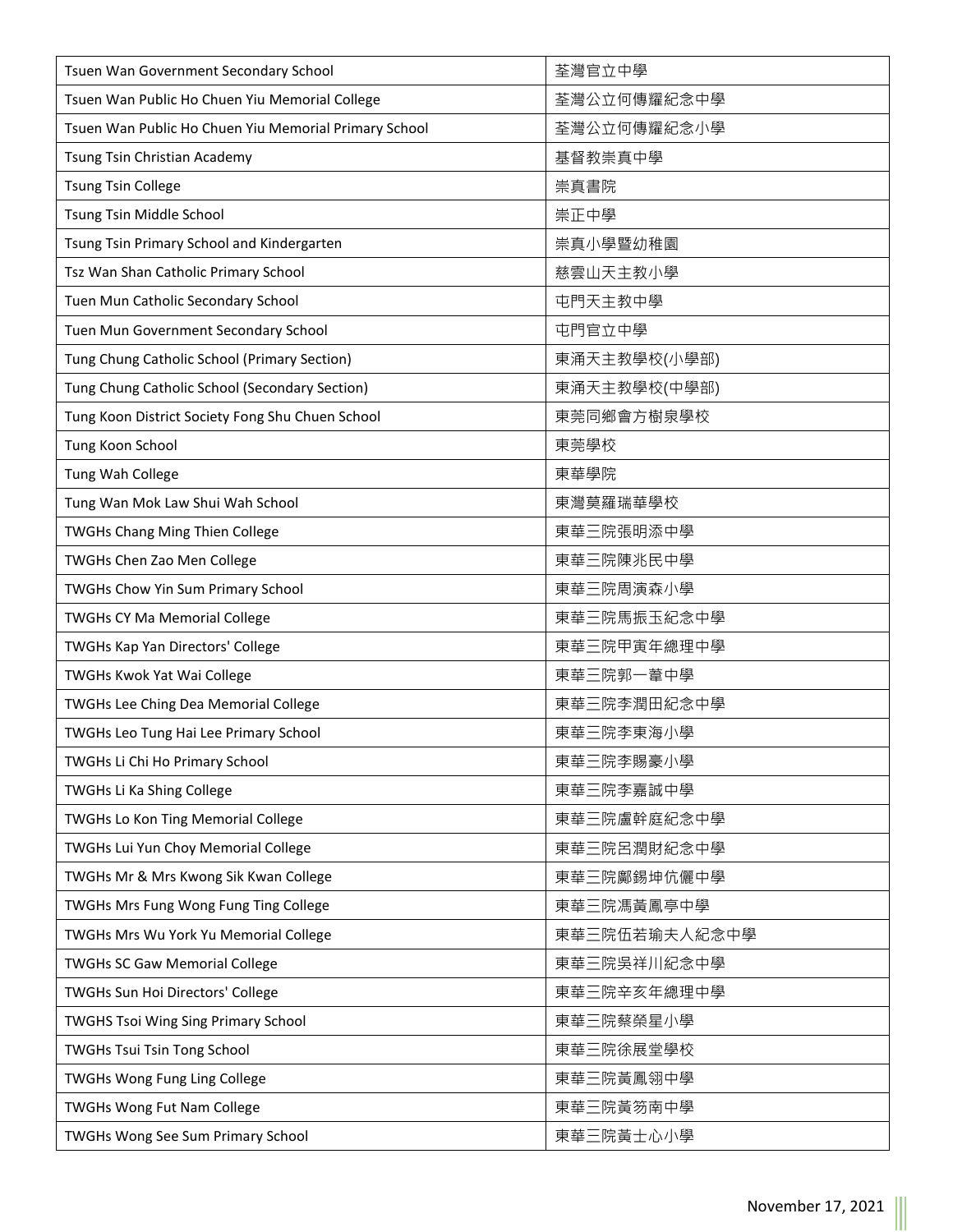| TWGHs Yau Tze Tin Memorial College                                       | 東華三院邱子田紀念中學            |
|--------------------------------------------------------------------------|------------------------|
| <b>TWGHs Yow Kam Yuen College</b>                                        | 東華三院邱金元中學              |
| United Christian College                                                 | 滙基書院                   |
| United Christian College (Kowloon East)                                  | 滙基書院(東九龍)              |
| Universal College of Higher Education (Full Time Day Course Only)        | 環球專上書院(只限全日制日間課程)      |
| UOW College Hong Kong - Kowloon City Campus                              | 香港伍倫貢學院 - 九龍城校園        |
| UOW College Hong Kong - Telford Campus                                   | 香港伍倫貢學院 - 德福校園         |
| Valtorta College                                                         | 恩主教書院                  |
| Victoria Shanghai Academy (Primary Section)                              | 滬江維多利亞學校(小學部)          |
| Victoria Shanghai Academy (Secondary Section)                            | 滬江維多利亞學校(中學部)          |
| VTC School of Business and Information Systems (Full Time Yi Jin Diploma | 職業訓練局工商資訊學院(只限全日制毅進文憑  |
| Only)                                                                    | 課程)                    |
| Wa Ying College                                                          | 華英中學                   |
| Wah Yan College (Hong Kong)                                              | 香港華仁書院                 |
| Wai Chow Public School (Sheung Shui)                                     | 上水惠州公立學校               |
| Wai Kiu College                                                          | 惠僑英文中學                 |
| Wellington Ed Org Chang Pui Chung Memorial School                        | 威靈頓教育機構張沛松紀念中學         |
| West Island School                                                       | 西島學校                   |
| WMG School for Professional Development                                  |                        |
| Wong Shiu Chi Secondary School                                           | 王肇枝中學                  |
| Wong Tai Sin Catholic Primary School                                     | 黃大仙天主教小學               |
| Xianggang Putonghua Yanxishe Primary School of Science and Creativity    | 香港普通話研習社科技創意小學         |
| Yan Chai Hospital Lan Chi Pat Memorial Secondary School                  | 仁濟醫院靚次伯紀念中學            |
| Yan Chai Hospital Law Chan Chor Si College                               | 仁濟醫院羅陳楚思中學             |
| Yan Chai Hospital Lim Por Yen Secondary School                           | :濟醫院林百欣中學              |
| Yan Chai Hospital No.2 Secondary School                                  | 仁濟醫院第二中學               |
| Yan Chai Hospital Wong Wha San Secondary School                          | 仁濟醫院王華湘中學              |
| Yan Oi Tong Chan Wong Suk Fong Memorial Secondary School                 | 仁愛堂陳黃淑芳紀念中學            |
| Yan Oi Tong Tin Ka Ping Secondary School                                 | 仁愛堂田家炳中學               |
| Yan Tak Catholic Primary School                                          | 仁德天主教小學                |
| Yaumati Catholic Primary School (Hoi Wang Road)                          | 油蔴地天主教小學(海泓道)          |
| YCH Chan Iu Seng Primary School                                          | 仁濟醫院陳耀星小學              |
| YCH Choi Hin To Primary School                                           | 仁濟醫院蔡衍濤小學              |
| YCH Ho Sik Nam Primary School                                            | 仁濟醫院何式南小學              |
| YCH Law Chan Chor Si Primary School                                      | 仁濟醫院羅陳楚思小學             |
| YCH Tung Chi Ying Memorial Secondary School                              | 仁濟醫院董之英紀念中學            |
| Yew Chung College of Early Childhood Education (Full Time Higher Diploma | 耀中幼教書院(只限幼兒教育基礎教育文憑/幼兒 |
| in Early Childhood Education/Diploma in Early Childhood Studies/Bachelor | 教育高級文憑/幼兒教育學士課程)       |